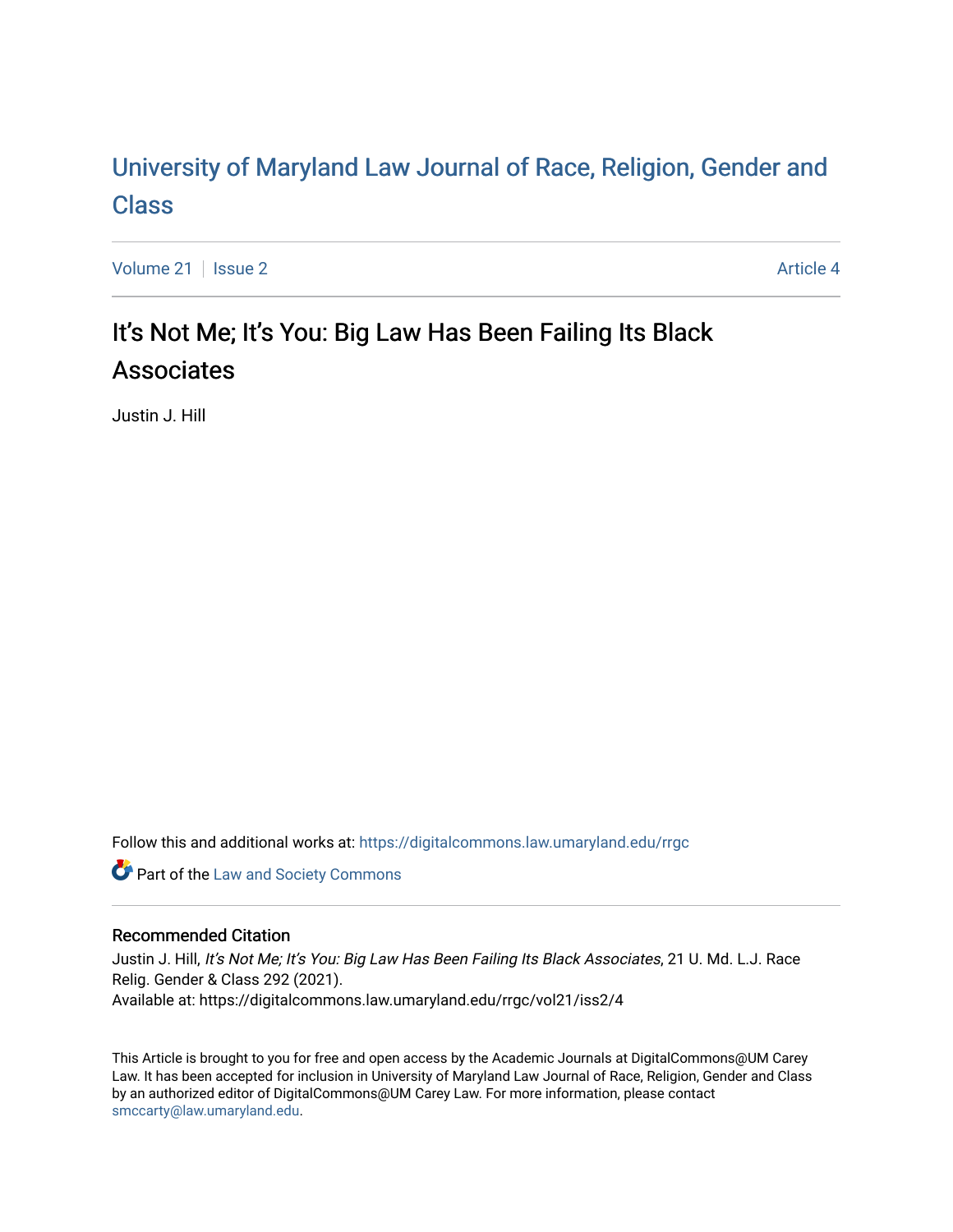# **IT'S NOT ME; IT'S YOU: BIG LAW HAS BEEN FAILING ITS BLACK ASSOCIATES**

## JUSTIN J. HILL\*

#### **INTRODUCTION**

On May 25, 2020, George Floyd was murdered by a Minneapolis police officer as other officers passively stood by.<sup>1</sup> Following the death of Mr. Floyd, protests erupted in cities throughout the United States, demanding justice for his death and demanding change from the systemic racism that has plagued the United States since its inception. As a result of this tragedy, a variety of institutions nationwide began reevaluating their diversity initiatives and considering new efforts toward improving diversity.

On June 18, 2020, Wells Fargo CEO Charles Scharf sent out a company-wide memo announcing new diversity initiatives amid the nationwide Black Lives Matter protests following Mr. Floyd's death.<sup>2</sup> In an effort to provide an explanation for the minimal Black representation in management positions at Wells Fargo, Scharf stated, "While it might sound like an excuse, the unfortunate reality is that there is a very limited pool of Black talent to recruit from."<sup>3</sup> Scharf immediately received backlash for his remarks and eventually issued an apology for his "insensitive comment," blaming it on his "own unconscious bias."<sup>4</sup>

Scharf is not the only person to blame low Black representation on an absence of qualified Black talent. In fact, the idea that there is an absence of qualified Black candidates has been a longstanding myth in

<sup>© 2021</sup> Justin J. Hill

<sup>\*</sup>Justin J. Hill, Esq. is the owner of The JHill Firm, LLC in Atlanta, Georgia, where he practices criminal defense and personal injury law. Justin is a 2021 graduate of Case Western Reserve University School of Law and a 2018 graduate of Morehouse College. He would like to give a special thanks to the editors of the Journal of Race, Religion, Gender & Class for their thoughtful insight and valuable input.

<sup>1</sup> *See George Floyd: What Happened in the Final Moments of His Life*, BBC (July 16, 2020), https://www.bbc.com/news/world-us-canada-52861726.

<sup>2</sup> Jemima McEvoy, *Wells Fargo CEO Apologizes For Saying There's A 'Limited Pool of Black Talent'*, FORBES (Sept. 23, 2020, 11:11 AM), https://www.forbes.com/sites/jemimamcevoy/2020/09/23/wells-fargo-ceo-apologizes-forsaying-theres-a-limited-pool-of-black-talent/?sh=5cc844974622.

<sup>3</sup> *Id*.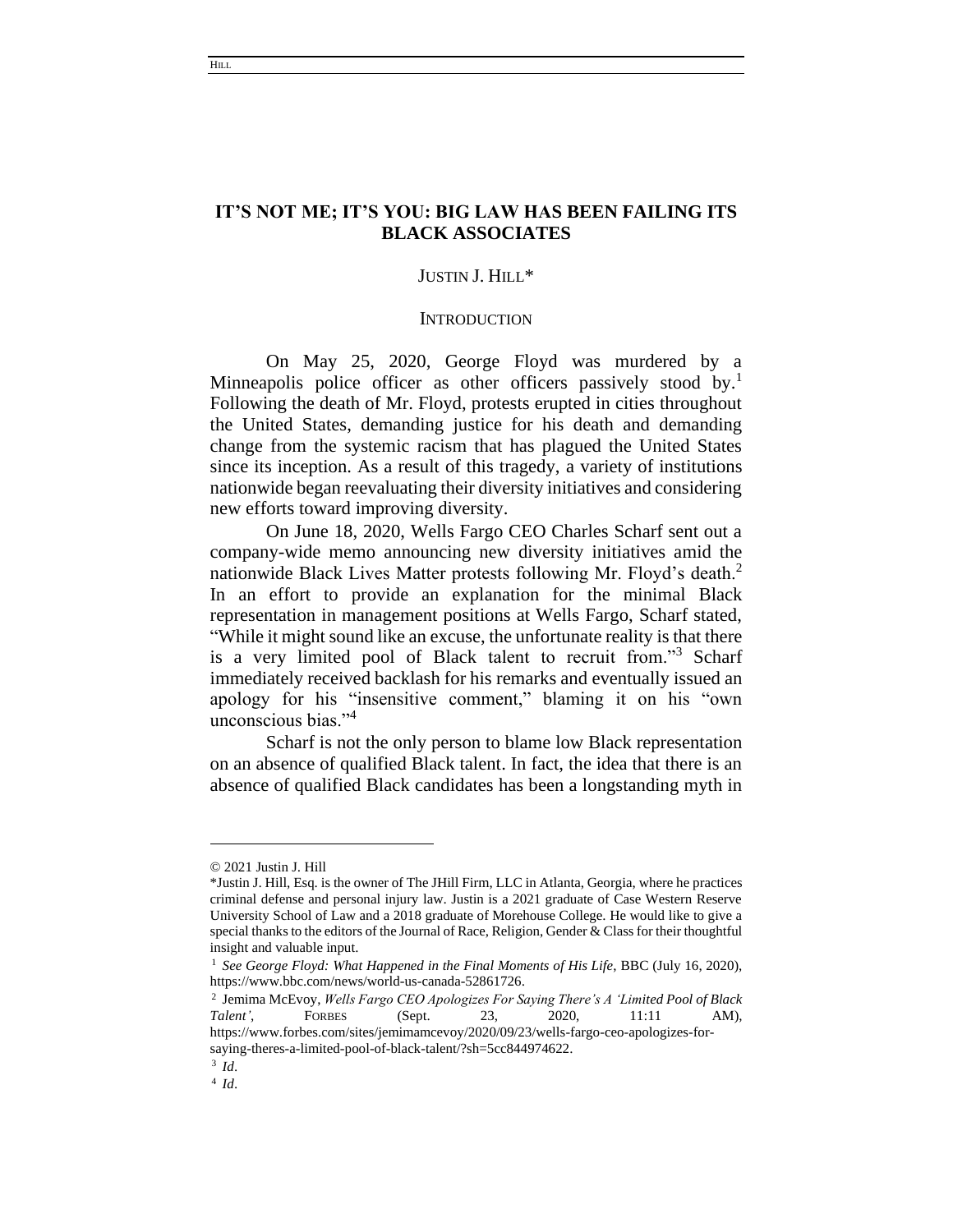the professional world.<sup>5</sup> In 2020, forty-one percent of board members across the United States attributed low diversity among board members to a lack of qualified candidates.<sup>6</sup> This may seem like a reasonable explanation for low diversity to some, but there is a critical assumption underlying such an excuse. It assumes that simply because a company is not able to find Black candidates, they do not exist. It completely disregards the possibility that a company's diversity efforts in hiring practices may be ineffective.

The truth is that there are ample qualified Black candidates, but corporate America has often been ineffective at finding them. This is especially true in the legal profession. In fact, the legal profession is among the least diverse of all professions.<sup>7</sup> In 2021, about 5% of all lawyers were Black, another 5% Hispanic, 2% Asian, another 2% multiracial, and the remaining  $85\%$  were white.<sup>8</sup> These numbers have been practically stagnant for the past ten years.<sup>9</sup> Despite relatively consistent proportions of Black lawyers and an increasing demand for diversity in the legal profession, there has been minimal progress in diversifying many of the nation's largest law firms.

Many of the nation's top law firms proclaim diversity and inclusion as core values. For example, Baker McKenzie says that diversity and inclusion are "foundational to our culture and strategic vision."<sup>10</sup> Jones Day boasts that they "aggressively pursue hiring, retaining, and developing lawyers from historically underrepresented groups and backgrounds."<sup>11</sup> However, over the past ten years, the

<sup>5</sup> Sheryl Estrada, *The Talent Textbook: A Lack of Black Talent Is a 'Longstanding Myth'*, HR DIVE (Oct. 7, 2020), https://www.hrdive.com/news/the-talent-textbook-a-lack-of-black-talentis-a-longstanding-myth/586523/.

<sup>6</sup> PWC, TURNING CRISIS INTO OPPORTUNITY 27 (2020), https://www.pwc.com/us/en/services/governance-insights-center/assets/pwc-2020-annualcorporate-directors-survey.pdf.

<sup>7</sup> *See* Allison Laffey & Allison Ng, *Diversity and Inclusion in the Law: Challenges and Initiatives*, ABA (May 2, 2018), https://www.americanbar.org/groups/litigation/committees/jiop/articles/2018/diversity-and-

inclusion-in-the-law-challenges-and-initiatives/.

<sup>8</sup> AM. BAR ASS'N, ABA NATIONAL LAWYER POPULATION SURVEY 4 (2021), https://www.americanbar.org/content/dam/aba/administrative/market\_research/2021-nationallawyer-population-survey.pdf.

<sup>9</sup> *Id*.

<sup>10</sup> *Our Commitment to Diversity & Inclusion*, BAKER MCKENZIE, https://www.bakermckenzie.com/en/aboutus/diversity (last visited Dec. 16, 2020).

<sup>11</sup> *Diversity*, JONES DAY, https://www.jonesday.com/en/firm/diversity?tab=thecommitment (last visited Dec. 16, 2020).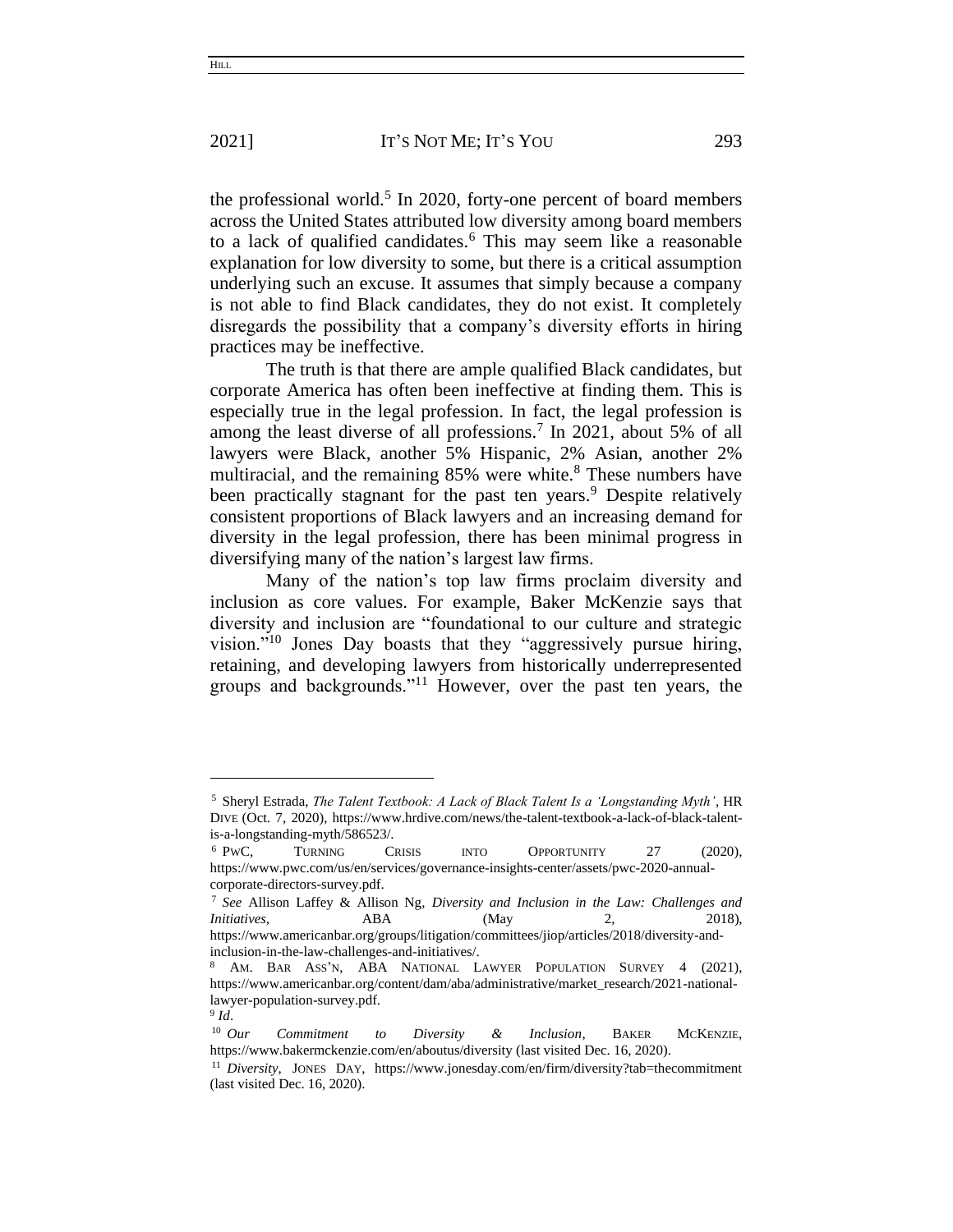number of Black associates at big law firms has virtually remained the same.<sup>12</sup>

Despite advertising diversity as a core value, there has been minimal growth in Black representation at big law firms.<sup>13</sup> The increased emphasis on diversity compared to the actual results produced by these efforts suggest not that there is a shortage of Black talent, but maybe that diversity initiatives implemented by big law firms are not working. This Article takes a deeper look into the impact of diversity and inclusion efforts set forth by big law firms and legal organizations throughout the United States and suggests that the low representation of Black associates in big law firms is not due to an absence of Black talent, but a cultural issue within big law firms that fails Black law students and associates.

Part I explores the history of Black people in the legal profession.<sup>14</sup> It gives an overview of landmark Supreme Court cases that led to the integration of law schools and briefly describes the racial landscape of the legal profession following law school integration. Part II examines the current presence of Black attorneys in big law firms and describes some of the diversity initiatives implemented by big law firms and local bar associations.<sup>15</sup> Part III suggests that the low number of Black associates in big law firms is not caused by a small pool of qualified Black candidates, but the result of a culture that disproportionately disadvantages Black law students and associates.<sup>16</sup> It does so by explaining some of the criteria that big law firms value when considering new associates coming out of law school and how this disadvantages Black students. It also describes the obstacles many Black associates experience in big law firms and how these obstacles impact attrition rates among Black associates. Part IV provides three solutions big law firms can utilize to make the culture within their firms more inclusive, effectively improving the experience for Black associates and increasing diversity within big law.<sup>17</sup>

<sup>12</sup> *See* NAT'L ASS'N FOR L. PLACEMENT, 2019 REPORT ON DIVERSITY IN U.S. LAW FIRMS 16 (2019), https://www.nalp.org/uploads/2019\_DiversityReport.pdf (analyzing trends in diversity at big law firms, including the presence of Black associates and partners in big law firms from 2009 to 2019. In 2009, the percentage of Black associates in big law firms was 4.66%, and in 2019, the percentage of Black associates in big law firms was 4.76%).

<sup>&</sup>lt;sup>13</sup> For purposes of this Article, "big law firm" means those law firms on the AM Law 100 list, or the top 100 law firms in terms of gross revenue. *See The 2021 Am Law 100: Ranked by Gross Revenue*, THE AMERICAN LAWYER, *https://www.law.com/americanlawyer/2021/04/20/the-2021-am-law-100-ranked-by-gross-revenue/* (last visited Jan. 22, 2022).

<sup>14</sup> *See infra* Part I.

<sup>15</sup> *See infra* Part II.

<sup>16</sup> *See infra* Part III.

<sup>17</sup> *See infra* Part IV.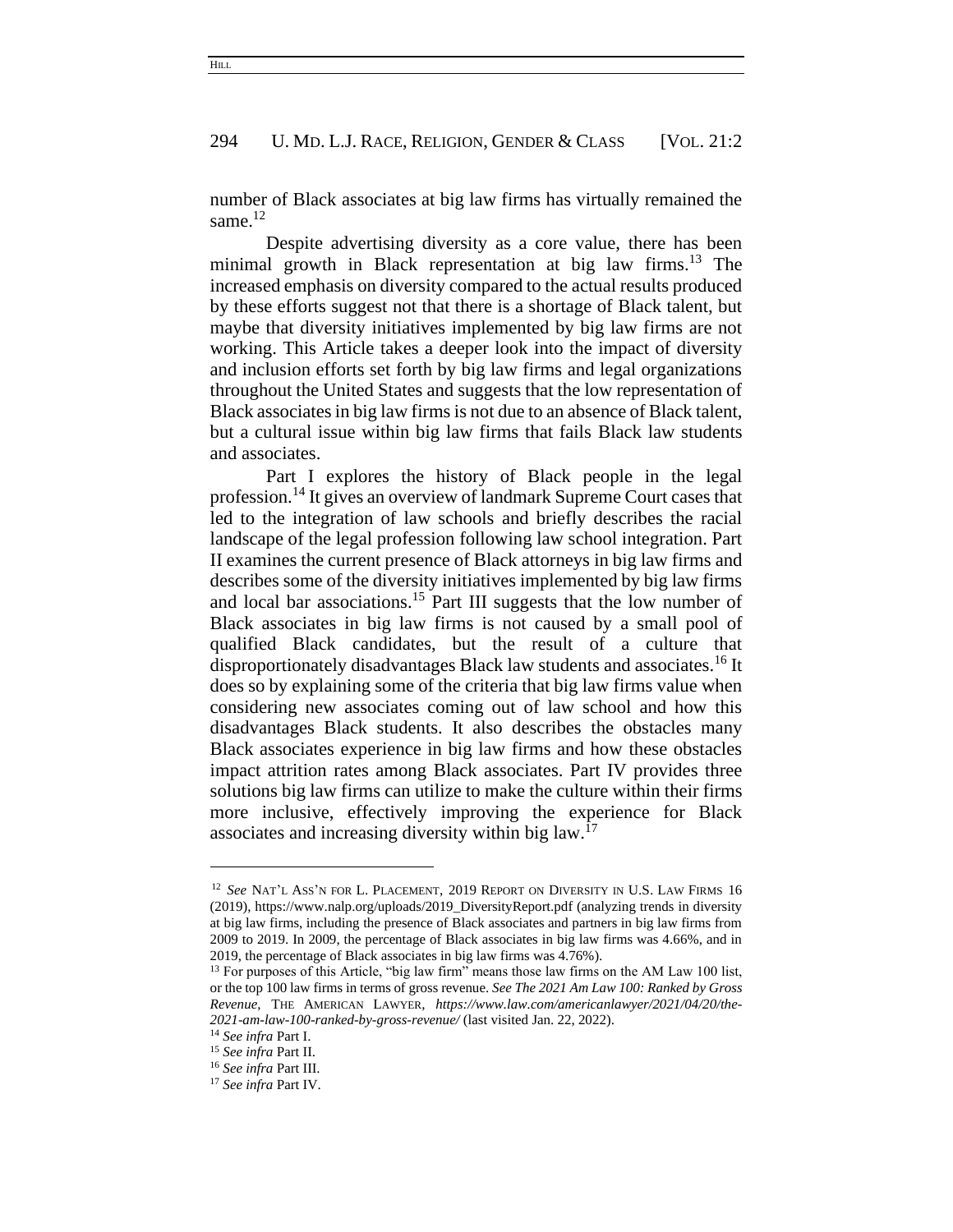#### I. THE ROAD TO INTEGRATION

Historically, just like every other aspect of society in the United States, the legal profession has been segregated. In its early years, the American Bar Association (ABA) had a long-standing practice of only selecting white men as members.<sup>18</sup> In 1912, the ABA officially restricted its membership to white lawyers after inadvertently accepting William Henry Lewis, the first Black assistant U.S. attorney general, into the association.<sup>19</sup> Thus, in 1924, after years of being denied admission into the ABA, a group of Black lawyers founded the National Bar Association (NBA) for Black lawyers.<sup>20</sup>

Segregation in the legal profession extended to law schools as well. After emancipation, most law schools refused to admit Black students.<sup>21</sup> Most Black lawyers had to self-teach or secure apprenticeships with white lawyers.<sup>22</sup> Howard University School of Law, established in 1869, was the first law school created to provide Black citizens a legal education.<sup>23</sup> Prior to Howard's establishment, there is only evidence of one Black student attending a white law school.<sup>24</sup> After Howard opened its doors, many other privately-owned law schools were established to educate Black students; however, only two of these remain open today.<sup>25</sup>

The era of state-funded law schools for Black students began in 1939 when Lincoln University was established in Missouri.<sup>26</sup> However, this was done deliberately to avoid integrating law schools. <sup>27</sup> One year

<sup>&</sup>lt;sup>18</sup> *ABA Timeline*, ABA, https://www.americanbar.org/about\_the\_aba/timeline/ (last visited Jan. 9, 2022).

<sup>19</sup> *Id*.

<sup>20</sup> *History of the NBA*, NAT'L BAR ASS'N., https://www.nationalbar.org/NBAR/about/history/NBAR/content/history.aspx (last visited Jan. 13, 2022).

<sup>21</sup> J. Cunyon Gordon, *Painting by Numbers: "And, Um, Let's Have a Black Lawyer Sit at Our Table"*, 71 FORDHAM L. REV. 1257, 1273 (2003).

<sup>22</sup> *See* Victoria Brown-Douglas, *Is It Time to Redefine the Negro Lawyer?*, 25 J.C.R. & ECON. DEV. 55, 57 (2010).

<sup>23</sup> Mary Wright, *Mission Accomplished: The Unfinished Relationship Between Black Law Schools and Their Historical Constituencies*, 39 N.C. CENT. L. REV. 1, 2-3 (2016).

<sup>24</sup> *Id*. at 10.

<sup>&</sup>lt;sup>25</sup> *Id.* at 3-4. Currently, there are six historically Black law schools operating in the United States. The two private Black law schools that remain open today are Howard Law School in Washington, D.C. and Miles Law School in Birmingham, AL. The other four state-established Black law schools are North Carolina Central University, the Thurgood Marshall School of Law at Texas Southern University, Southern University Law Center, and Florida A&M University School of Law. *Id*.

<sup>26</sup> *Id*. at 4.

<sup>27</sup> *Id.* at 4-6.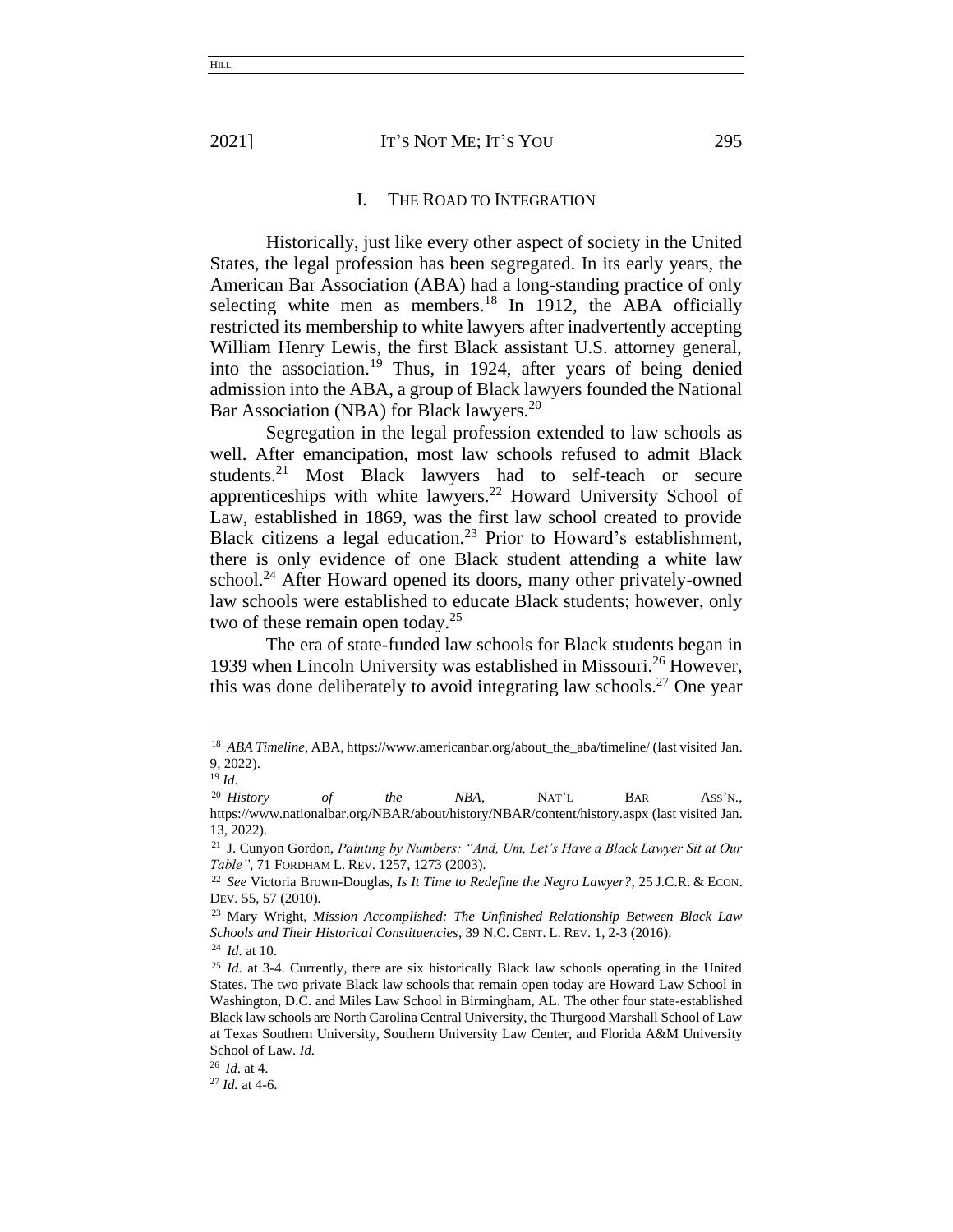prior, the U.S. Supreme Court established the "separate but equal" doctrine as it pertains to law schools.<sup>28</sup> In *State of Missouri ex rel. Gaines v. Canada*, an otherwise qualified Black man was denied admission to the University of Missouri School of Law solely because he was Black. <sup>29</sup> His denial was premised upon the fact that it was "contrary to the constitution, laws and public policy of the State to admit a negro as a student in the University of Missouri."<sup>30</sup> At the time there were no law schools in the state of Missouri that admitted Black students.<sup>31</sup>

Justice Hughes, writing for the majority, declared that "the admissibility of laws separating the races in the enjoyment of privileges afforded by the State rests wholly upon the equality of the privileges which the laws give to the separated groups within the State."<sup>32</sup> In other words, Justice Hughes explained, the State had no particular duty to supply Black citizens with a legal education, but when white citizens were afforded the privilege, Black citizens were also entitled to facilities for legal education that were "substantially equal" to those provided for white citizens.<sup>33</sup> The Court concluded that the State must either establish a substantially equal institution for Black students to receive a legal education or admit Black students to the University of Missouri.<sup>34</sup> Thus, to avoid admitting Black students into the University of Missouri, the State elected to build a "separate but equal" law school for Black students. 35

After *Gaines*, three additional cases arose before the U.S. Supreme Court challenging segregation in law schools. The first occurred in 1948 and initiated the departure from the "separate but equal" doctrine in law schools.<sup>36</sup> In *Sipuel v. Board of Regents of University of Oklahoma*, an admittedly qualified Black woman was denied admission to the University of Oklahoma School of Law solely

<sup>28</sup> *See* Missouri *ex rel.* Gaines v. Canada, 305 U.S. 337 (1938) (holding that a qualified Black student could not be denied admission to the only law school in Missouri as there were no equivalent schools); *see also* Plessy v. Ferguson, 163 U.S. 537 (1896) (establishing the "separate but equal" doctrine by upholding a Louisiana statute requiring equal, but separate accommodations for white and Black passengers on public railway cars).

<sup>29</sup> *Gaines*, 305 U.S. at 342-43.

<sup>30</sup> *Id*. at 343.

<sup>31</sup> *Id*. at 345.

<sup>32</sup> *Id*. at 349.

<sup>33</sup> *Id*. at 349-51.

<sup>34</sup> *Id*. at 352.

<sup>35</sup> Daniel T. Kelleher, *The Case of Lloyd Lionel Gaines: The Demise of the Separate but Equal Doctrine*, 56 J. NEGRO HIST. 262, 267-68 (1971).

<sup>36</sup> Sipuel v. Bd. of Regents of Univ. of Okla., 332 U.S. 631, 631-33 (1948).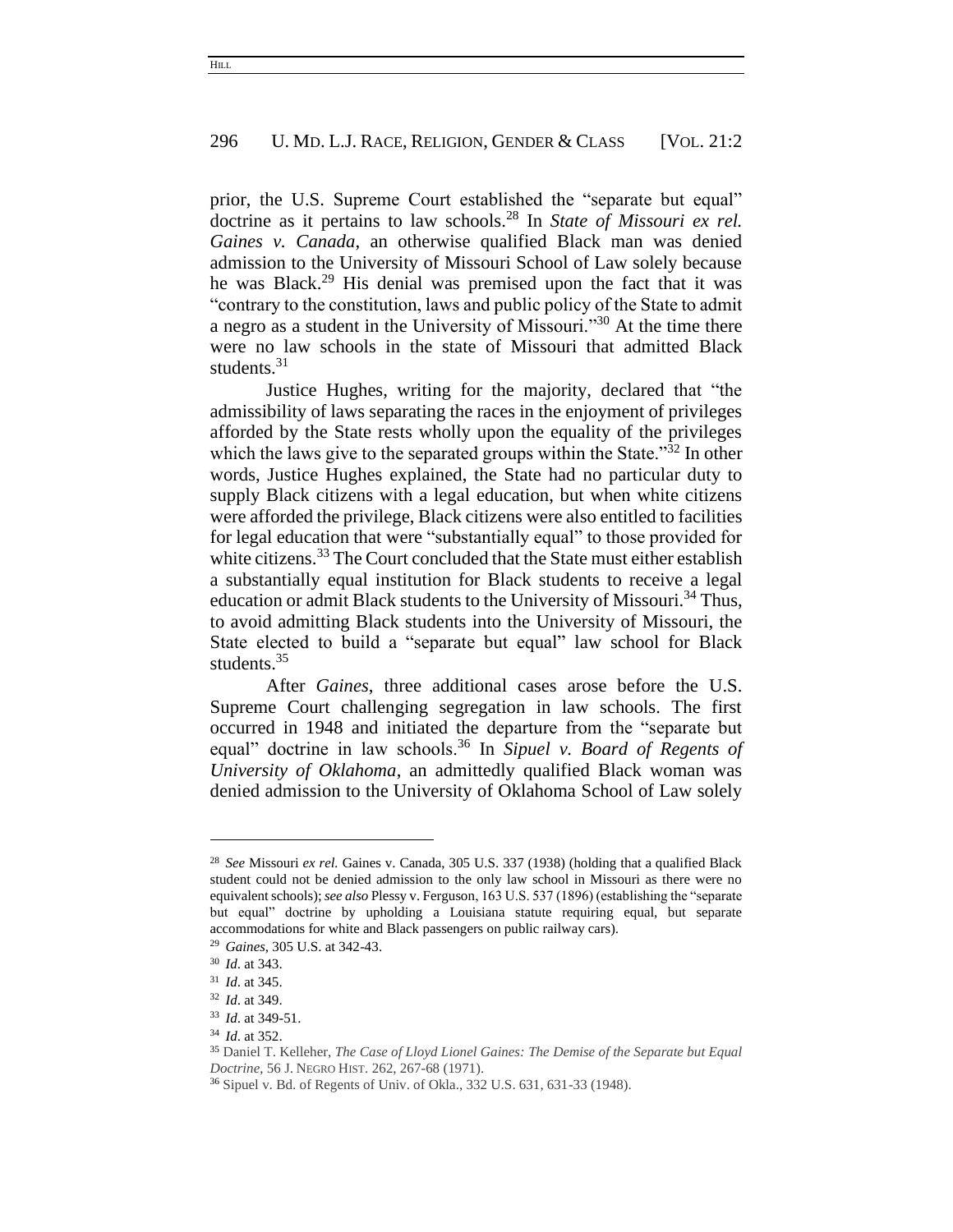because she was Black. <sup>37</sup> Similar to the University of Missouri in *Gaines*, the University of Oklahoma was the only public law school in the State of Oklahoma.<sup>38</sup> In a brief opinion, the Court determined that Black students were entitled to the legal education afforded by State institutions.<sup>39</sup> Thus, the University of Oklahoma was ordered to admit Black students and provide Black students the same privileges as all other applicants.<sup>40</sup>

The next time the U.S. Supreme Court reviewed the issue of segregation in law schools was in 1950. This time, the Court considered the constitutionality of the "separate but equal" doctrine in law schools.<sup>41</sup> In *Sweatt v. Painter*, a Black man was denied admission to the University of Texas solely because he was Black, but there were no other law schools in Texas that accepted Black students.<sup>42</sup> The trial court continued the case for six months in order to afford Texas officials time to establish a "substantially equal" law school for Black students, but when the new school opened he refused to enroll.<sup>43</sup> The question presented before the Court was whether it was constitutional for a state to distinguish between different races in professional and graduate education in a state university.<sup>44</sup> Justice Vinson, writing for the majority, explained that the law is a practical profession and "cannot be effective in isolation from the individuals and institutions with which the law interacts."<sup>45</sup> Justice Vinson emphasized the value in being able to express and exchange differing ideas with regard to the law.<sup>46</sup> Ultimately, the Court concluded that segregated law schools are inherently unequal and unconstitutional.<sup>47</sup>

The same day *Sweatt* was decided, the U.S. Supreme Court issued another opinion with regard to segregation practices of students within integrated professional schools. In *McLaurin v. Oklahoma State Regents For Higher Education*, a Black student was admitted into the University of Oklahoma Doctor of Education program on a segregated basis.<sup>48</sup> He was required to sit outside the classroom during instruction

<sup>37</sup> *Id.* at 632.

<sup>38</sup> *Id*.

<sup>39</sup> *Id*.

<sup>40</sup> *Id*. at 633.

<sup>41</sup> Sweatt v. Painter, 339 U.S. 629, 635 (1950).

<sup>42</sup> *Id.* at 631.

<sup>43</sup> *Id*. at 632.

<sup>44</sup> *Id*. at 631.

<sup>45</sup> *Id*. at 634.

<sup>46</sup> *Id*.

<sup>47</sup> *Id*. at 636.

<sup>48</sup> McLaurin v. Okla. State Regents for Higher Educ., 339 U.S. 637, 640 (1950).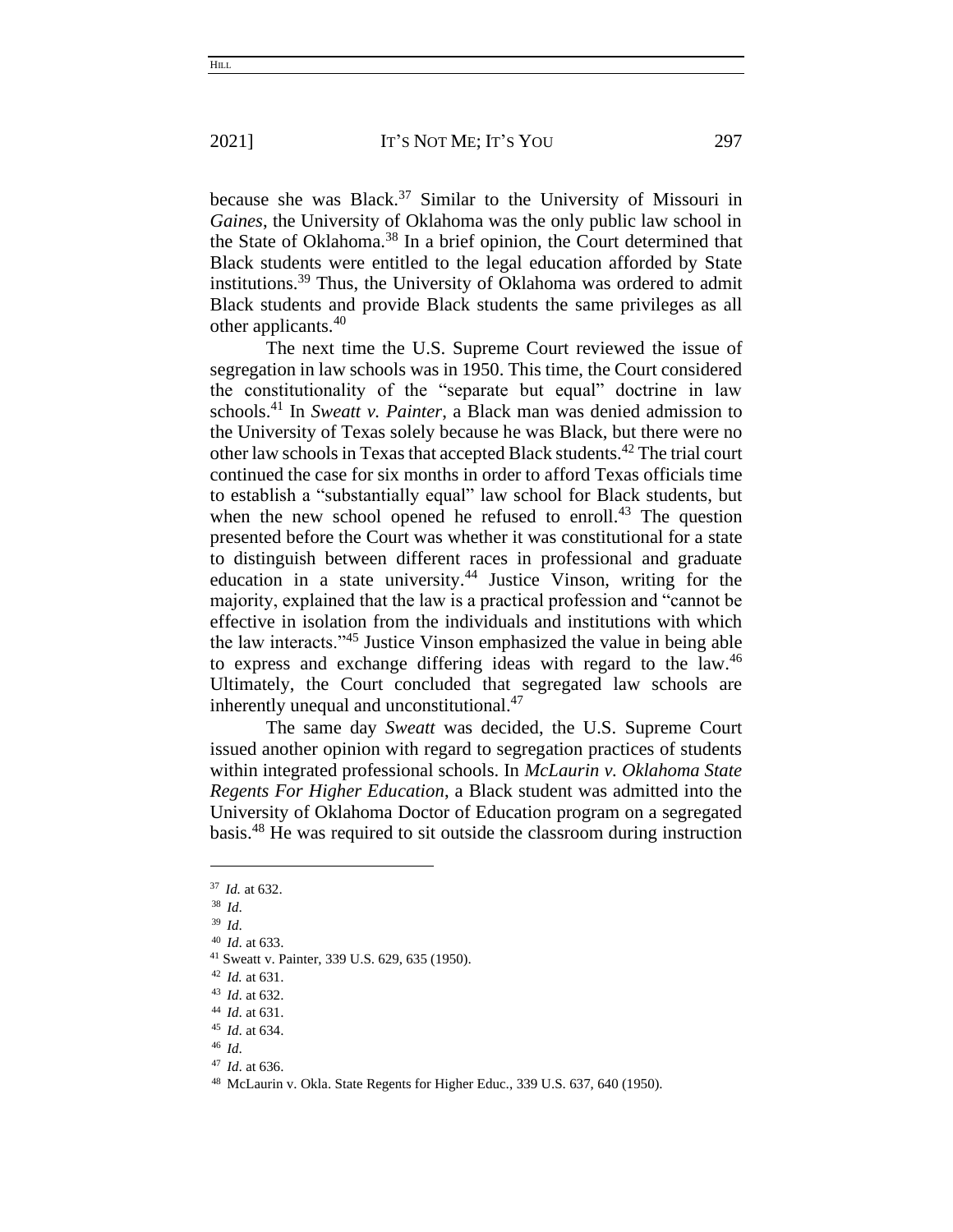and eat lunch at a designated table in the cafeteria at a different time than other students.<sup>49</sup> The Court considered whether a state may administer an admitted student different treatment from other students solely because of his race.<sup>50</sup> Justice Vinson, writing for the majority, expressed that differential treatment handicaps a student's ability to effectively receive instruction.<sup>51</sup> "Such restrictions impair and inhibit his ability to study, to engage in discussions and exchange views with other students, and, in general, to learn his profession."<sup>52</sup> The Court concluded that Black students must receive the same treatment as students of other races.<sup>53</sup>

Although law schools had formally been integrated, the practice of law generally remained segregated for long after. Many established white law firms refused to hire Black lawyers, which created a barrier for Black lawyers aspiring to enter private practice. <sup>54</sup> Thus, many early Black lawyers focused on contributing to movements within the Black community such as political, social, educational, and economic justice.<sup>55</sup> Black lawyers were the leading advocates against racially restrictive laws during the Civil Rights Movement.<sup>56</sup> At the same time, Black lawyers were virtually absent in the corporate setting. Black lawyers did not begin to emerge in large corporate law firms until the late 1960s and early 1970s.<sup>57</sup> By 1996, Black lawyers made up about 2.4% of associates in corporate firms and just over 1% of partners.<sup>58</sup> Although the number of Black lawyers in law firms has grown over the years, the progress has been minimal.<sup>59</sup>

# II. THE CURRENT LANDSCAPE OF BLACK LAWYERS IN BIG LAW FIRMS AND EFFORTS TO IMPROVE DIVERSITY

Over the past twenty years, there has been nominal growth in the percentage of Black lawyers in big law firms. In 2019, Black lawyers

<sup>49</sup> *Id*.

<sup>50</sup> *Id*. at 638.

<sup>51</sup> *Id*. at 641.

<sup>52</sup> *Id*.

<sup>53</sup> *Id*. at 642

<sup>54</sup> J. Clay Smith, *Career Patterns of Black Lawyers in the 1980s*, 7 NAT'L BLACK L.J. 75, 77 (1981).

<sup>55</sup> Wright, *supra* note 23, at 7.

<sup>56</sup> *Id*.

<sup>57</sup> Smith, *supra* note 54, at 77.

<sup>58</sup> David Wilkins & G. Mitu Gulati, *Why Are There So Few Black Lawyers in Corporate Law Firms? An Institutional Analysis*, 84 CAL. L. REV. 493, 502 (1996).

<sup>59</sup> NAT'L ASS'N FOR L. PLACEMENT, *supra* note 12, at 6.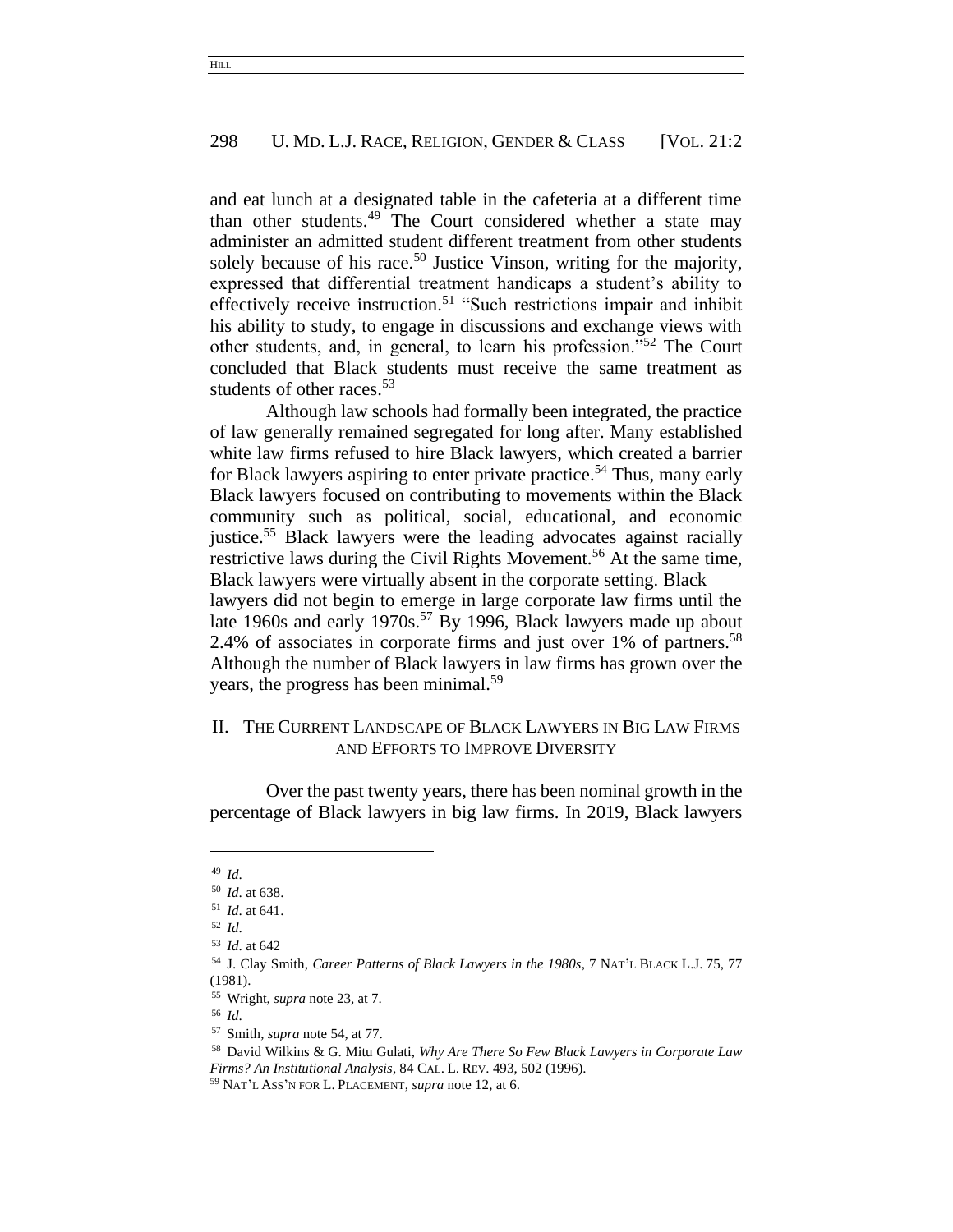made up just 4.76% of associates at big law firms, and 1.97% of partners at big law firms.<sup>60</sup> On the other hand, white lawyers made up 74.56% of associates and 90.45% of partners.<sup>61</sup> Thus, in over twenty years, the percentage of Black associates has only increased by a mere two percentage points, and the percentage of Black partners has virtually remained the same.

Even more troubling is the small number of Black lawyers in positions of power at big law firms, especially since most Black lawyers that do make partner are at the bottom of the partnership hierarchy.<sup>62</sup> Generally, law firms have two tiers for partnership. Non-equity partners—those who have no share in the profits and losses of the firm and no decision-making power, and equity partners—those who share the profits and losses of the firm and hold decision-making power within the firm. <sup>63</sup> In 2014, about 30% of the nation's largest Am Law 100 firms had either zero Black equity partners or just one.<sup>64</sup> Moreover, in 2017, only 1.6% of all Black partners were equity partners. <sup>65</sup> All others were non-equity partners.<sup>66</sup>

As Justice Vinson highlighted in *Sweatt*, the legal profession is ineffective without the input of all individuals with whom the law interacts, and the ability to exchange various points of view on different topics and issues is critical to the profession. $67$  Realizing the issue with homogenous representation within the law, big law firms have put emphasis on increasing diversity among their associates and partners.<sup>68</sup>

<sup>67</sup> Sweatt v. Painter, 399 U.S. 629, 634 (1950).

**HILL** 

<sup>60</sup> *Id.* at 5-6.

<sup>61</sup> *Id.* at 11 (showing that as of 2019, only 2.55% of partners are people of color, and only 25.55% of associates are people of color).

<sup>62</sup> David Wilkins, *Partners Without Power - A Preliminary Look at Black Partners in Corporate Law Firms*, 2 J. INST. STUD. LEGAL ETHICS 15, 22 (1999).

<sup>63</sup> *Id.* at 16.

<sup>64</sup> Debra Weiss, *Only 3 Percent of Lawyers in Big Law Are Black, and Numbers Are Falling*, ABA J. (May 30, 2014),

https://www.abajournal.com/news/article/only\_3\_percent\_of\_lawyers\_in\_biglaw\_are\_black \_which\_firms\_were\_most\_diverse.

<sup>65</sup> DESTINY PEERY, 2017 ANNUAL SURVEY REPORT: NAWL THE PROMOTION AND RETENTION OF WOMEN IN LAW FIRMS 3 (2017), file:///C:/Users/rlwin/Downloads/2017%20NAWL%20Survey%20Report.pdf.

<sup>66</sup> *See generally* Wilkins & Gulati, *supra* note 58 (discussing the lack of power Black partners have as compared to white partners in big law firms and its direct effect on retention, and providing suggestions on how to reverse this trend); Vitor M. Dias, *Black Lawyers Matter: Enduring Racism in American Law Firms*, 55 U. MICH. J.L. REFORM 101, 134-35 (forthcoming December 2021) (using qualitative and quantitative data to find that "making equity partner within a law firm continues to be dominated and shaped by race").

<sup>68</sup> *See* Wilkins & Gulati, *supra* note 58, at 584 (quoting FED. GLASS CEILING COMM'N, U.S. DEP'T OF LABOR, GOOD FOR BUSINESS: MAKING FULL USE OF THE NATION'S CAPITAL 2 (1995))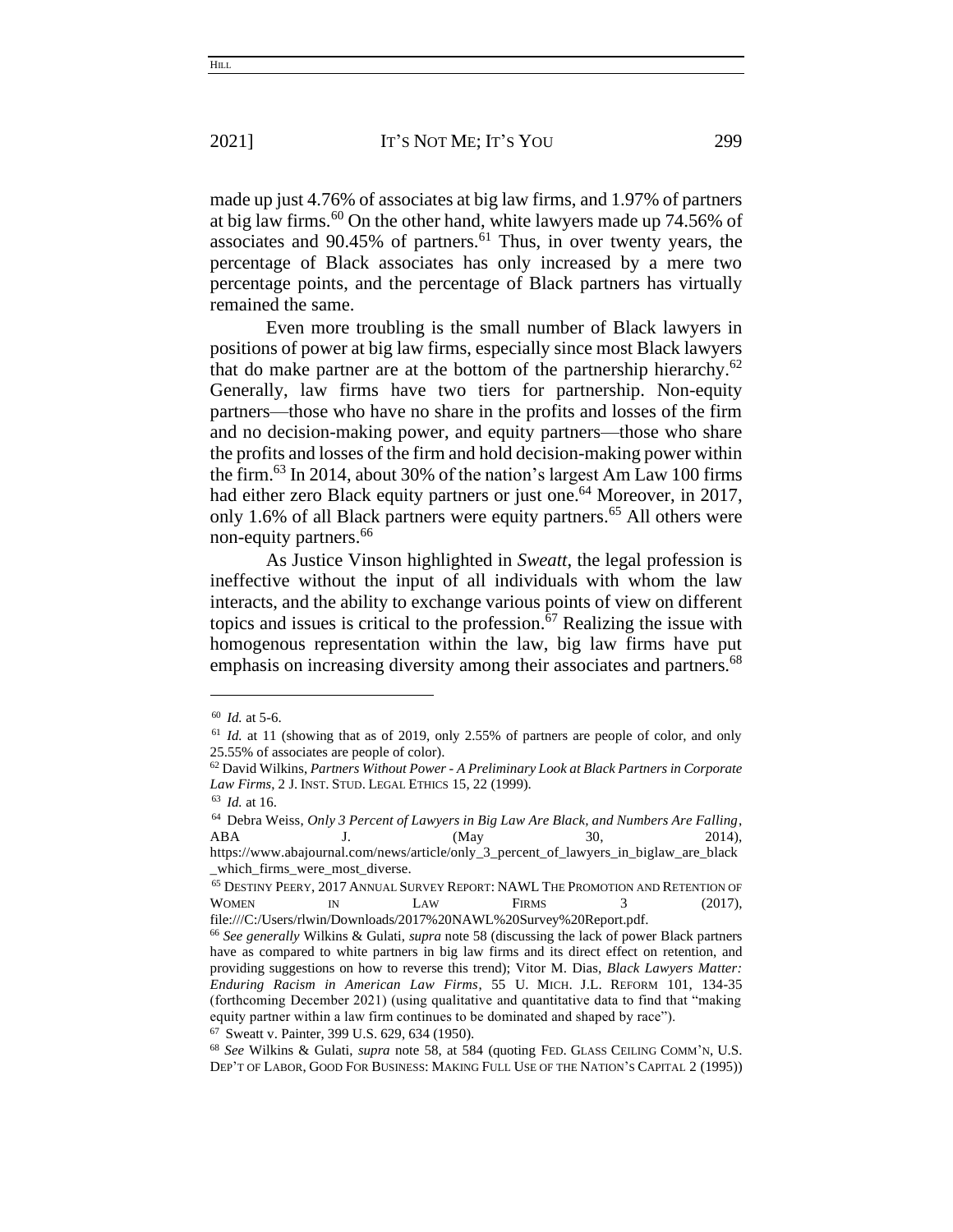In efforts to achieve this goal, many local bar associations across the United States have implemented measures specifically geared toward enhancing diversity within their communities.<sup>69</sup>

Local bar associations have issued action plans to law firms and legal organizations within their communities to encourage diversity and inclusion. The Association of the Bar of the City of New York issued a Statement of Diversity Principles to those within the New York City legal community.<sup>70</sup> The statement recognizes the significance of diversity and the value that it brings to the legal profession and asserts that the Association "pledge[s] to facilitate diversity in hiring, retention and promotion of attorneys and in the elevation of attorneys to leadership positions within our respective organizations.<sup>"71</sup> The statement declares that signatories must take active measures towards enhancing diversity, such as establishing a diversity committee, setting formal goals, participating in diversity training, and implementing diversity enhancing programs.<sup>72</sup> To date, the statement has  $163$ signatories throughout the New York City legal community, including Am Law 100 firms Alston & Bird, Jones Day, King & Spalding, and Kirkland & Ellis. 73

The Los Angeles County Bar Association published its "Statement of Goals and Principles for the Legal Profession with Respect to Recruitment, Retention, and Promotion of Attorneys that are Members of Historically Underrepresented Groups" in 2015.<sup>74</sup> According to this statement, signatories must engage in diversityenhancing practices, such as appointing at least one diversity liaison, encouraging attorneys within their organization to organize and participate in diversity initiatives, and monitoring the success of their

<sup>(&</sup>quot;'[M]ost business leaders' are aware of the economic value of a diversified workforce and therefore recognize that 'they simply cannot afford to rely exclusively on white males for positions of leadership.'")

<sup>69</sup> *Id.* at 595.

<sup>70</sup> *See Statement of Diversity Principles*, N.Y.C. BAR, http://documents.nycbar.org/files/StatementofDiversityPrinciples.pdf (last visited Nov. 26, 2021).

<sup>71</sup> *Id*.

<sup>72</sup> *Id*.

<sup>73</sup> *Id. See also Signatories to the New York City Bar Statement of Diversity Principles*, N.Y.C. BAR, http://documents.nycbar.org/files/SignatoryList.pdf (last visited Jan. 6, 2022) (providing a list of all law firms and corporations in New York City that are signatories to the Statement of Diversity Principles).

<sup>74</sup> L.A. Cnty. Bar Ass'n Comm. on Diversity Pro., *2015 Statement of Goals and Principles for the Legal Profession*, L.A. CNTY. BAR ASS'N (Nov 18, 2015), https://www.lacba.org/docs/default-source/committees/diversity-in-the-profession/statementof-goals-and-principles.pdf.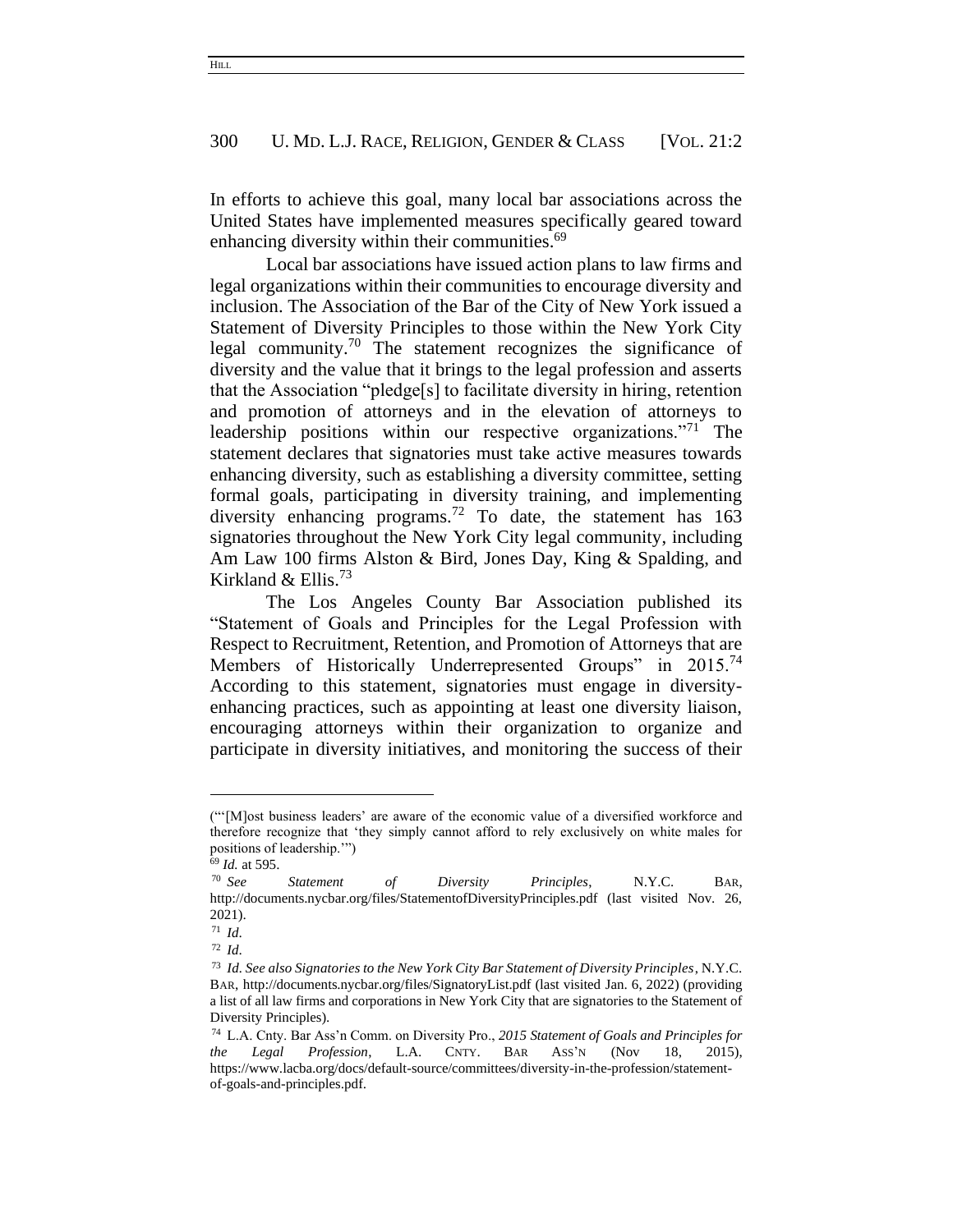initiatives.<sup>75</sup> They must also implement at least three practices listed in the List of Best Diversity Practices, also published by the bar association.<sup>76</sup> To date, there are twenty-one signatories throughout the Los Angeles legal community, including Am Law 100 firms Sidley Austin, Holland & Knight, and Lewis, Brisbois, Bisgaard & Smith.<sup>77</sup>

Local bar associations have also implemented specific initiatives directed at encouraging diversity. The Cleveland Metropolitan Bar Association (CMBA) has an Inclusion & Diversity Committee that considers diversity a core value and commits itself to "promot[ing] inclusion and diversity within the legal profession, justice system and the wider community."<sup>78</sup> The CMBA hosts career fairs and diversity pipeline programs for students in high school, college, and law school.<sup>79</sup> The program for law students, the Minority Clerkship Program, provides minority law students the opportunity to work as law clerks or summer associates in law firms, legal departments, and government agencies during the summer following their first year of law school.<sup>80</sup>

The Nashville Bar Association hosts similar initiatives. It has a Diversity Committee that implements programs to "provide employment opportunities, assist with career development and professional advancement, and increase the number of diverse students attending and successfully completing law school."<sup>81</sup> It hosts an

<sup>75</sup> *Id*.

<sup>76</sup> *Id*.; L.A. Cnty. Bar Ass'n Comm. on Diversity Pro., *2015 List of Best Diversity Practices for the Legal Profession*, L.A. CNTY. BAR ASS'N (Nov. 18, 2015), https://www.lacba.org/docs/default-source/committees/diversity-in-the-profession/best-

diversity-practices.pdf (providing a list of diversity practices grouped in categories, including recruitment, sponsorship/mentorship, compensation/evaluation, lawyer development, and diversity committees and initiatives. Examples of practices include encouraging hiring personnel to identify which underrepresented groups the firm has had difficulty recruiting and establishing outreach programs to grow associates from that group; establishing a formal mentoring program for all first-year associates; fostering strong relationships between members of underrepresented groups and represented groups; and providing monetary incentives for partners to sponsor the careers of associates from underrepresented groups.).

<sup>77</sup> L.A. Cnty. Bar Ass'n Comm. on Diversity Pro., *Law Firms/Legal Departments That Have Proudly Adopted LACBA's Pledge to Promote Diversity in the Legal Profession*, L.A. CNTY. BAR ASS'N, https://www.lacba.org/about-us-menu/diversity-in-the-profession/firms-thatadopted-the-pledge-to-promote-diversity-in-the-legal-profession (last visited Jan. 9, 2022) (providing a list of all law firms in Los Angeles County that are signatories to the bar association's pledge to promote diversity).

<sup>78</sup> *Inclusion & Diversity,* CLEVELAND METRO. BAR ASS'N, https://www.clemetrobar.org/?pg=InclusionDiversity (last visited Oct. 26, 2021). <sup>79</sup> *Id*.

<sup>80</sup> *Minority Clerkship Program,* CLEVELAND METRO. BAR ASS'N, https://www.clemetrobar.org/?pg=MinorityClerkship (last visited Nov. 26, 2021). <sup>81</sup> *Diversity Committee*, NASHVILLE BAR ASS'N, https://www.nashvillebar.org/?pg=DiversityCommittee (last visited Dec. 14, 2020).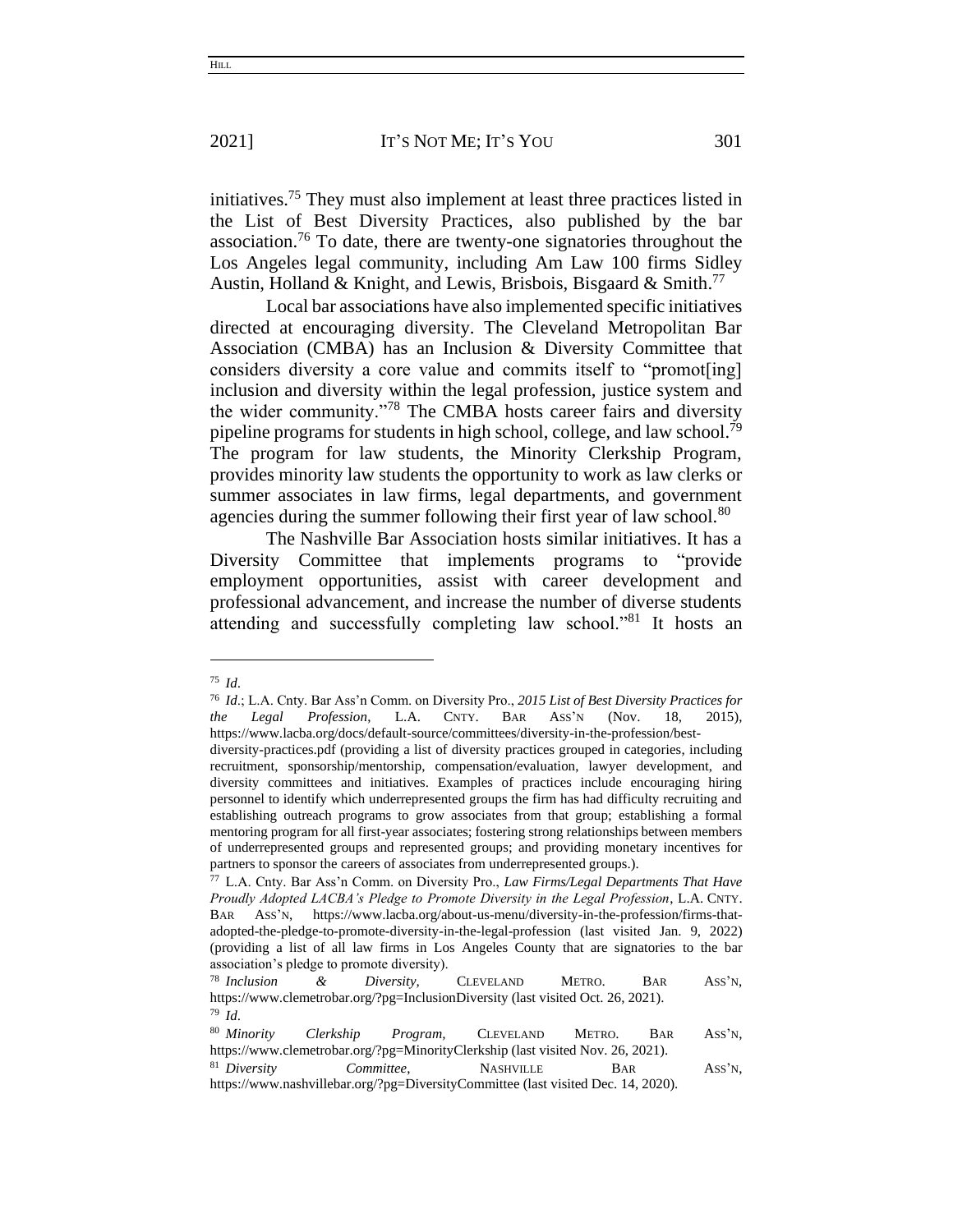internship program for rising and graduating high school seniors that allows minority students to work in law firms, governmental law offices, and other legal organizations.<sup>82</sup> It also hosts a minority job fair that affords minority law students the opportunity to interview with employers for summer law clerk and summer associate positions in the Nashville legal community.<sup>83</sup>

In addition to diversity initiatives implemented by local bar associations, individual law firms have implemented their own diversity initiatives. BakerHostetler, one of the largest law firms in the United States, has an Inclusion and Diversity Committee that conducts "targeted recruiting of minorities" and participates in diverse professional and community activities.<sup>84</sup> They established a Diversity Task Force in 1994 that focuses on growing diversity within the firm.<sup>85</sup> The firm also offers the Paul D. White Scholarship Program that provides first- and second-year minority law students an opportunity to receive a paid summer internship and a stipend toward law school expenses at the end of the summer.<sup>86</sup>

Sidley Austin, another one of the nation's largest law firms, has a Diversity and Inclusion Committee that strives to recruit, retain, and promote outstanding lawyers from diverse backgrounds.<sup>87</sup> Sidley Austin hosts pipeline programs that mentor students from elementary school through law school.<sup>88</sup> Sidley Austin also provides a Diversity  $\&$ Inclusion Scholarship that gives second-year law students the opportunity to receive a \$25,000 scholarship and a position as a summer associate.<sup>89</sup>

This is just a snapshot of the diversity initiatives established throughout the legal profession. While these initiatives may appear to

<sup>82</sup> *Id*.

<sup>83</sup> *2021 Damali Booker 1L Minority Virtual Job Fair*, NASHVILLE BAR ASS'N, https://www.nashvillebar.org/?pg=events&evAction=showDetail&eID=89361 (last visited Dec. 14, 2020).

<sup>84</sup> *Inclusion and Diversity*, BAKERHOSTETLER LAW, https://www.bakerlaw.com/diversity/firmdiversity (last visited Dec. 14, 2020).

<sup>85</sup> *Commitment to Diversity*, BAKERHOSTETLER LAW, https://www.bakerlaw.com/files/Uploads/Documents/Diversity/Diversity\_1-6-10.pdf (last visited Oct. 26, 2021).

<sup>86</sup> *Paul D. White Diversity Scholars Program*, BAKERHOSTETLER LAW, https://www.bakerlaw.com/diversity/firmdiversityscholarship (last visited Jan. 6, 2022).

<sup>87</sup> *Diversity and Inclusion Committee*, SIDLEY, https://www.sidley.com/en/diversitylanding/diversity-committee (last visited Dec. 14, 2020). <sup>88</sup> *1L Diversity Mentorship Program & Pipeline Programs*, SIDLEY,

https://www.sidley.com/en/diversitylanding/pipeline-programs (last visited Dec. 14, 2020).

<sup>89</sup> *Sidley Diversity & Inclusion Scholarship for Summer 2021*, SIDLEY, https://www.sidley.com/en/diversitylanding/sidley-diversity-and-inclusion-scholarship (last visited Dec. 14, 2020).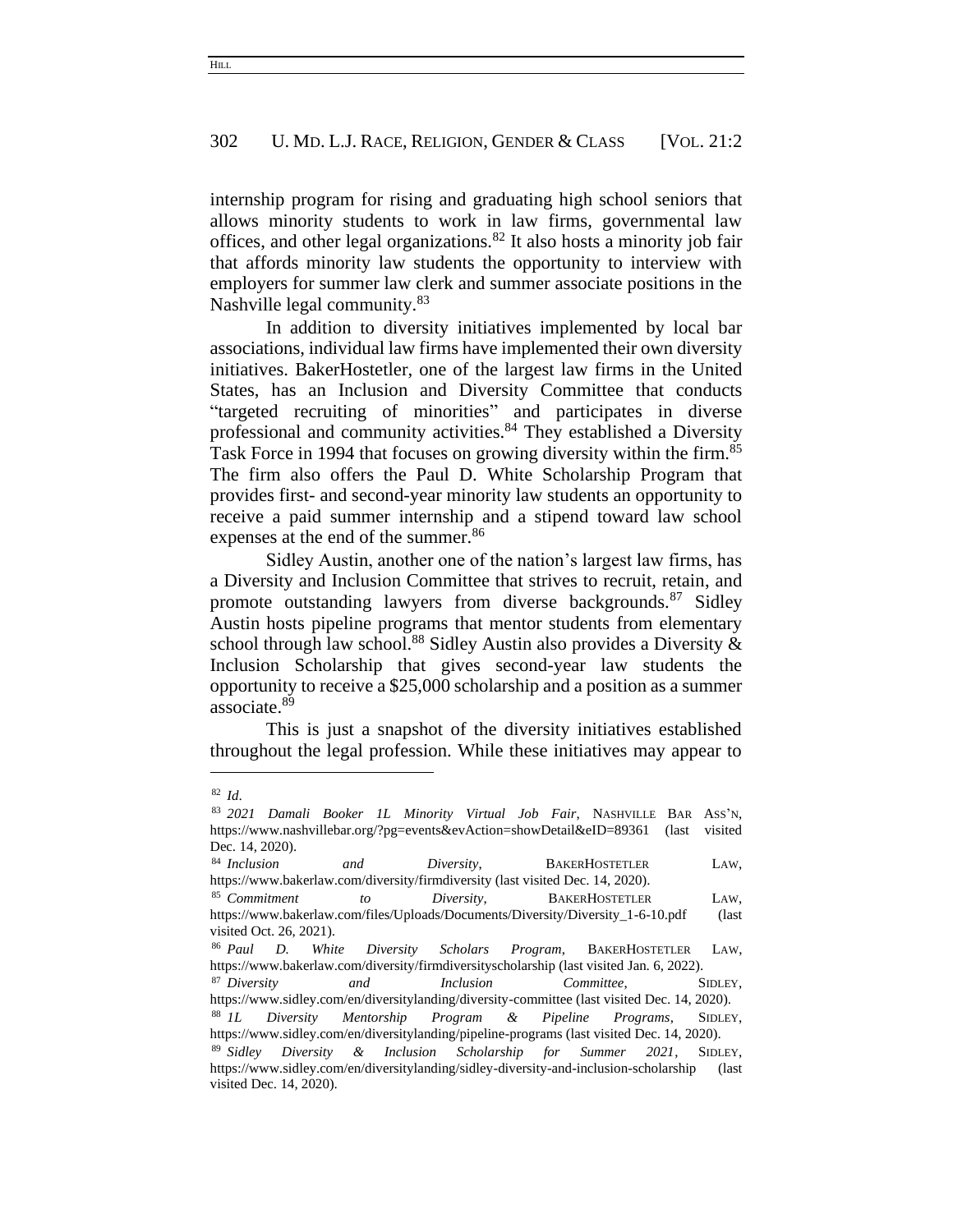be good ideas, they have proven largely ineffective. From 2009 to 2019, the number of Black associates in big law firms went from 4.66% to 4.76%, and the number of Black partners went from 1.71% to  $1.97\%$ .<sup>90</sup> Despite diversity initiatives across the board, over the past ten years the number of Black associates and partners in the country's largest law firms has virtually remained the same.

# III. THE PROBLEM IS A CULTURE IN BIG LAW FIRMS THAT IS NOT CONDUCIVE TO BLACK ASSOCIATES

To start, the problem is not a limited pool of qualified Black candidates. In 2019, about 8% of law students in the United States were Black, and 4.76% of associates at big law firms were Black.<sup>91</sup> That same year, about 62% of law students were white, and 74.56% of associates at big law firms were white.<sup>92</sup> A proponent of the "limited pool theory" may argue that big law firms only have 8% of law students to choose from, and the percentage of Black associates in big law is proportionate to the overall percentage of Black lawyers. However, the percentage of white associates at big laws firms exceeds the percentage of white law students by 120%, and the percentage of Asian associates at big law firms exceeds the total number of Asian lawyers by about  $600\%$ .<sup>93</sup> Apparently, the number of white law students and Asian lawyers has not limited their presence in big law firms. Thus, there must be some other factor beyond the "limited pool theory" contributing to the absence of Black associates in big law.

The absence of Black lawyers in big law firms is largely the result of a cultural issue within these firms that begins in law school recruiting.<sup>94</sup> When considering potential candidates, firms often value "signals," such as class rankings and participation in law review, as a substitute for personal qualities, such as hard work and perseverance, because they are easily observable, but not necessarily because they represent valuable job skills. 95

<sup>90</sup> *See* NAT'L ASS'N FOR L. PLACEMENT, *supra* note 12, at 3, 16.

<sup>91</sup> Gabriel Kuris, *What Underrepresented Law School Applicants Should Know*, US NEWS (June 8, 2020), https://www.usnews.com/education/blogs/law-admissions-lowdown/articles/whatunderrepresented-law-school-applicants-should-know. *See also* NAT'L ASS'N FOR L. PLACEMENT, *supra* note 12, at 3.

<sup>92</sup> Kuris, *supra* note 91. *See also* NAT'L ASS'N FOR L. PLACEMENT, *supra* note 12, at 5.

<sup>93</sup> NAT'L ASS'N FOR L. PLACEMENT, *supra* note 12, at 17; ABA National Lawyer Population Survey, *supra* note 8 at 4. Asian Americans make up only 2% of all lawyers but just over 12% of associates in big law and about 4% of partners in big law firms. *Id.*

<sup>94</sup> *See* Wilkins & Gulati, *supra* note 58, at 554-55.

<sup>95</sup> *See id*.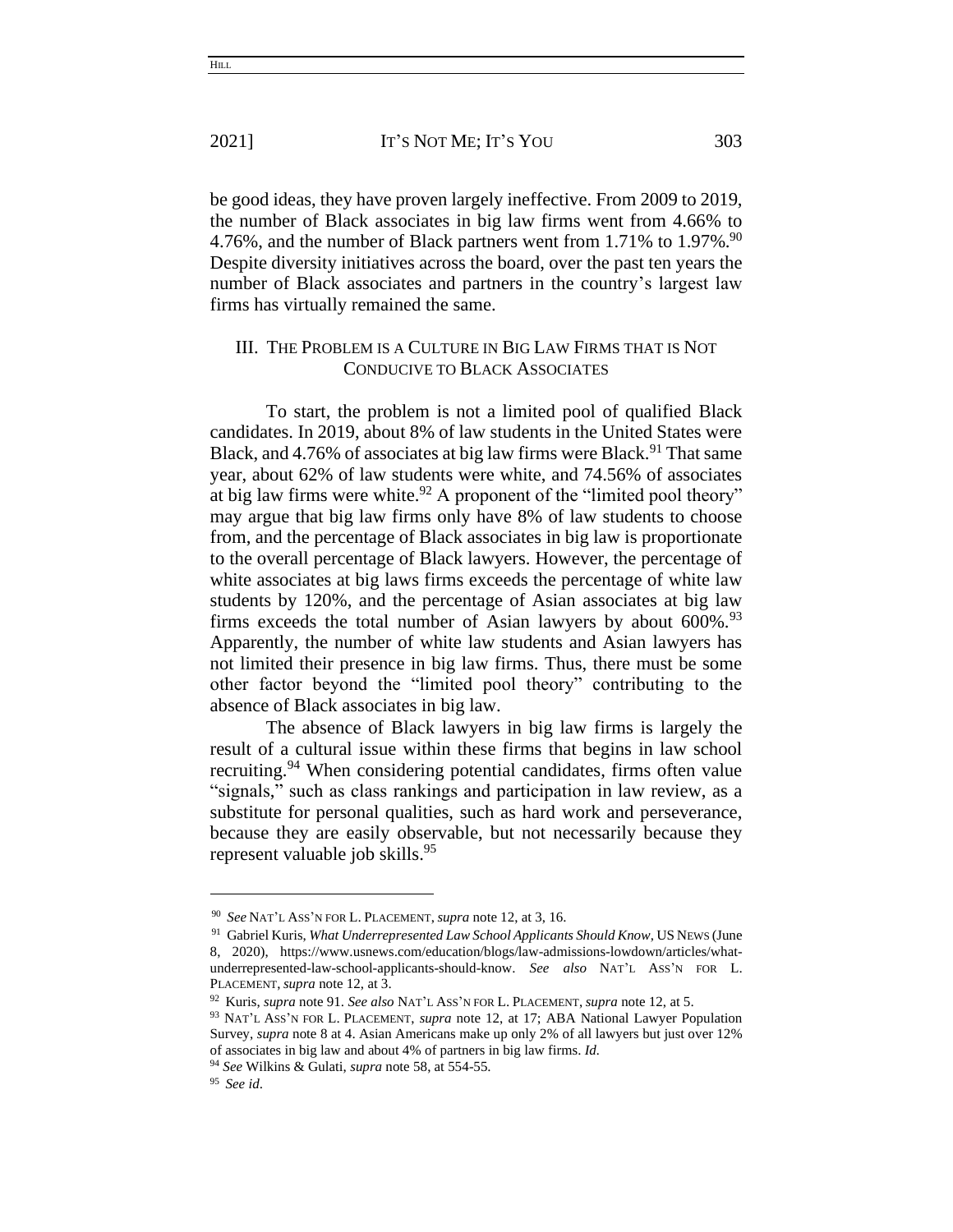Veteran lawyers have expressed that these signals have very little correlation to a successful legal career. A study published in 2011 by the American Bar Foundation concluded that about fifty-five percent of lawyers who began practicing in 2000 felt that the first-year law school curriculum was not helpful in their transition into practice, and just over fifty-seven percent believed that the first-year curriculum was not helpful in their current job.<sup>96</sup> Another study published in 2013 by the National Conference of Bar Examiners concluded that skills such as oral communication, attention to detail, and interpersonal skills were more frequently used and more important to newly practicing lawyers than the law school curriculum.<sup>97</sup> Other qualities that have proven to be important to a successful legal career include compassion for clients, willingness to listen, perseverance, and good judgment.<sup>98</sup> Despite the findings that certain personal qualities have a stronger correlation to a successful legal career than class rankings, many big law firms only consider students in the top ten percent of their class. Although basing hiring decisions on these signals may be more convenient for those on a hiring committee, this practice has the effect of disproportionately disadvantaging Black law students.

Generally, an institution's racial demographics directly impact the experiences of individuals that fall into the minority.<sup>99</sup> This is particularly true in law schools, where Black students are often the only or one of few Black students in classes of well over fifty students. This often results in Black students experiencing a two-fold phenomenon known as hyper-invisibility or hyper-visibility.<sup>100</sup> Hyper-invisibility

<sup>96</sup> Robert Nelson, *After the JD: The Future(s) of Lawyering: Young Lawyers Assess the Value of Law School*, AM. BAR FOUND. (Feb. 12, 2011), https://perma.cc/2HYN-BCH5.

<sup>97</sup> *See* Susan M. Case, *The NCBE Job Analysis: A Study of the Newly Licensed Lawyer*, 82 BAR EXAMINER 52, 55 (2013) (providing an entire list of skills that newly practicing lawyers found more useful than the law school curriculum, including listening, professionalism, critical reading and comprehension, knowing when to ask questions, organization skills, written communication, and others).

<sup>98</sup> Ramzy Ladah, *What Makes a Good Lawyer? Common Traits of Successful Attorneys Today*, ABRAHAM LINCOLN UNIV. (June 17, 2019), https://www.alu.edu/alublog/what-makes-a-goodlawyer/.

<sup>99</sup> *See* Jonathan P. Feingold & Doug Souza, *Measuring the Racial Unevenness of Law School*, 15 BERKELEY J. AFR.-AM. L. & POL'Y 71, 71-74 (2013) (discussing the concept of "racial unevenness" in law schools throughout the United States and the different ways in which it manifests). Generally, racial unevenness describes the particular burdens that are unique to certain individuals because they belong in the racial minority that members in the racial majority do not experience. Racial unevenness is prevalent in the law school setting and lies on a spectrum ranging from overt racism to environmental and institutional factors within a given law school. Ultimately, it has drastic impacts on students' performance that fall in the minority regardless of ability, talent, or work ethic. *Id.*

<sup>100</sup> *Id*. at 85.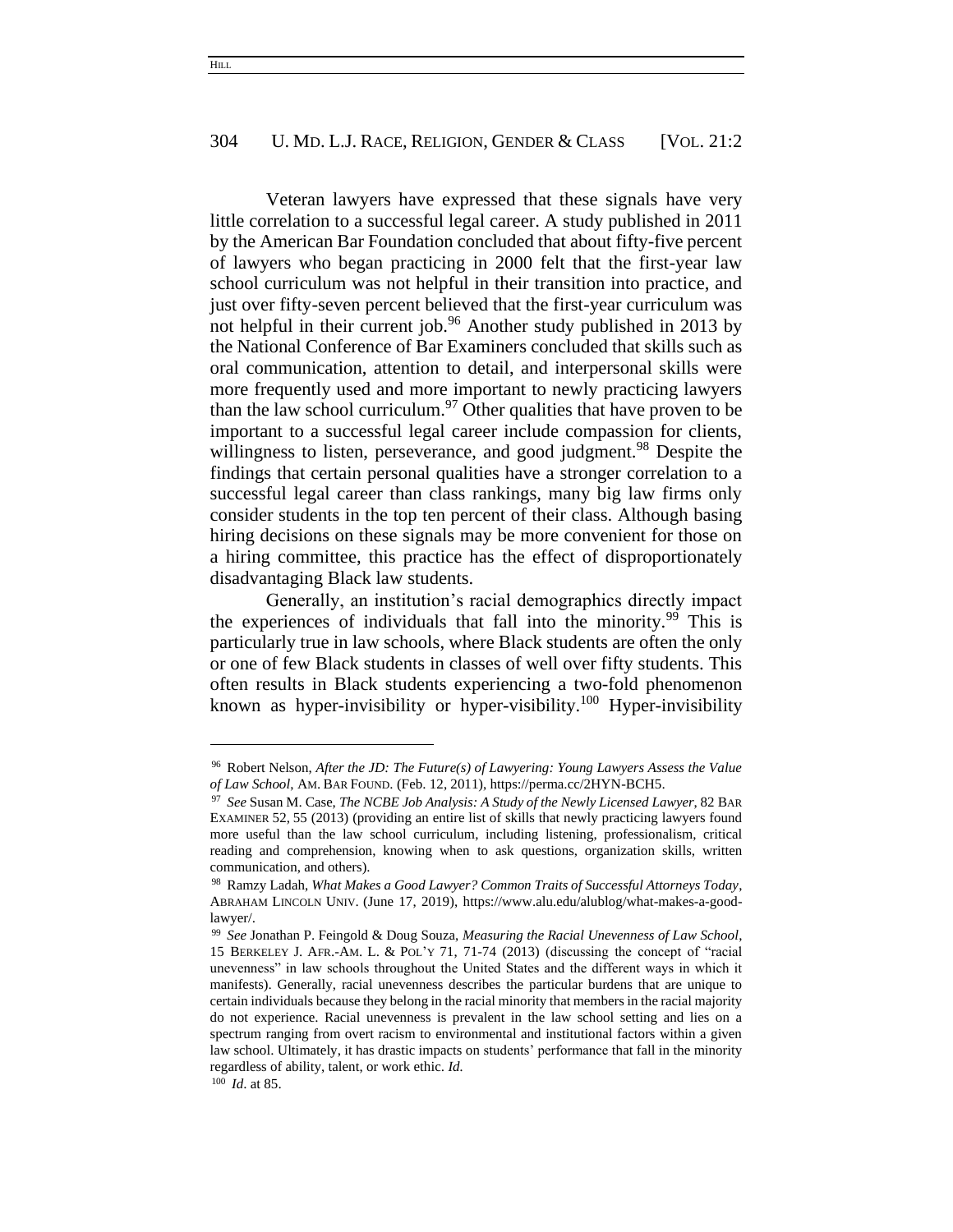occurs when professors and white students seemingly ignore Black students and are reluctant to engage or solicit substantive input from them.<sup>101</sup> On the other hand, hyper-visibility occurs when excessive attention is placed on students of color, including Black students, when race enters a conversation.<sup>102</sup> One of the most common consequences of this experience is the tendency of members of the majority group to impose harmful stereotypes on Black students.<sup>103</sup>

Particularly, Black students are often subconsciously affected by negative stereotypes about their intelligence.<sup>104</sup> It has been proven that a cognitive burden emerges when an individual takes on a challenging task where failure would validate a known negative stereotype about them.<sup>105</sup> As previously stated, big law firms often place a high value on class rankings, commonly hiring only those students in the top ten percent of their class. At most law schools, particularly in first-year courses, grades are based on one final exam taken at the end of the semester. This makes top performance on final exams critical for any student who wishes to land a job at a big firm. However, Black students carry the added burden of this "stereotype threat," and, unfortunately, it most often impacts the most intelligent students.<sup>106</sup> Thus, many Black students are often overlooked for positions at big law firms because "time-sensitive first-year examinations are likely to underestimate the talent" of Black students.<sup>107</sup>

The racial demographics of law firms also impact minority associates. The Black associates that are hired by big law firms suffer from high attrition rates, and very few are promoted to partner and other leadership positions.<sup>108</sup> The key to success and upward mobility in a law firm is building relationships within the firm and finding a mentor.<sup>109</sup> Black lawyers consistently report difficulty finding mentors who are willing to assign them meaningful work, training, and career support to ascend within the firm.<sup>110</sup> Often times, white men—the overwhelmingly dominant demographic of law firm leadership—feel more comfortable

**HILL** 

<sup>101</sup> *Id*. at 85-86.

<sup>102</sup> *Id*. at 86.

<sup>103</sup> *Id*. at 85.

<sup>104</sup> *Id*. at 91-92.

<sup>105</sup> *Id*. at 91.

<sup>106</sup> *Id*.

<sup>107</sup> *Id*.

<sup>108</sup> *See* Wilkins, *supra* note 62, at 20-21; Wilkins & Gulati, *supra* note 58, at 568-70.

<sup>109</sup> Wilkins & Gulati, *supra* note 58, at 568

<sup>110</sup> *Id*.; Deborah Rhode, *Diversity and Gender Equity in Legal Practice*, 82 U. CIN. L.REV. 871, 881-84 (2018).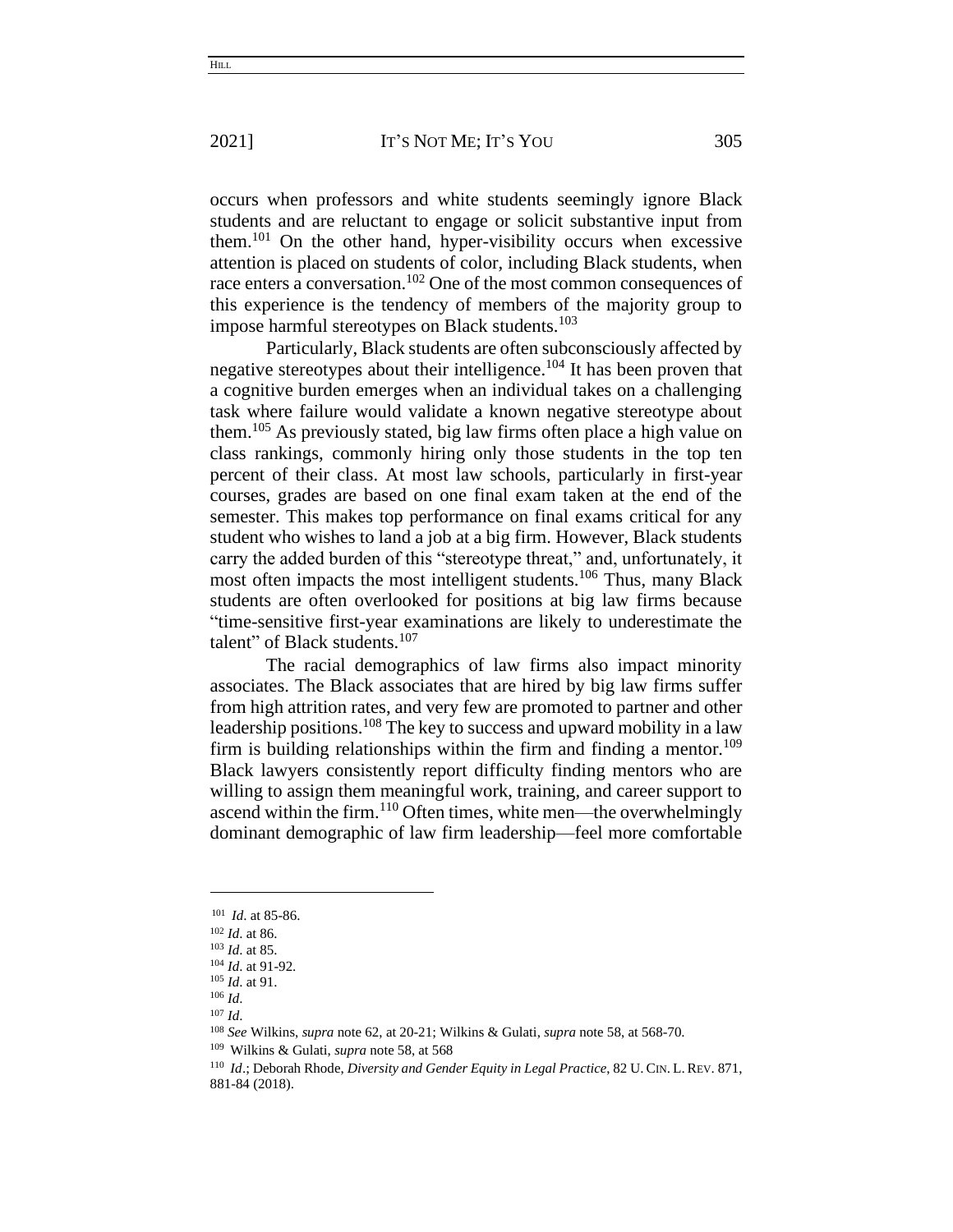in working relationships with other white men. $^{111}$  This natural affinity in conjunction with common stereotypes about Black intellectual inferiority make it difficult for Black associates in big firms to find supportive mentoring relationships.<sup>112</sup> Most of the time, the Black associates that do ascend within the firm have found a way to transcend this challenge. $^{113}$ 

Not all Black associates choose to persevere through these undue burdens. According to psychologist David A. Thomas, some high-potential minorities become discouraged and demotivated when they witness their white colleagues receive valued assignments and promotions before them.<sup>114</sup> This causes many Black associates to leave big firms for other roles such as in-house counsel, government positions, and partnerships in small firms.<sup>115</sup> Black associates aspiring to ascend to partnership at big law firms should not be forced to remain at big law firms long enough to endure the covert obstacles of being Black in big law in addition to the natural challenges of becoming partner.

The culture within big law firms also undermines their diversity and inclusion efforts. Most efforts put forth by law firms are surface level rather than deep-rooted and do not resolve these cultural issues. For example, many law firms and legal organizations have established diversity and inclusion committees, but their main focus is diversity although largely ineffective—and they neglect *inclusion*. <sup>116</sup> The two may seem similar, but there is a difference. Diversity is defined as "the condition of having or being composed of different elements."<sup>117</sup> Thus, a law firm can boast that it is diverse simply by having *some* representation of associates from various backgrounds. This does not necessarily include Black associates.<sup>118</sup> Even if associates from different races, nationalities, and religions were completely segregated

**HILL** 

<sup>111</sup> *Id*. at 569.

<sup>112</sup> *Id*.

<sup>113</sup> *Id.*

<sup>114</sup> David Thomas, *Race Matters*, HARV. BUS. REV., Apr. 2001, https://hbr.org/2001/04/racematters.

<sup>115</sup> Wilkins & Gulati, *supra* note 58, at 22-23.

<sup>116</sup> *See* Stephanie Khan, *Better Diversity Begins with an Inclusive Culture*, AVADO (Sept. 3, 2019), https://www.avadolearning.com/blog/better-diversity-begins-with-an-inclusive-culture/; Phil Wahba, *Want Progress on Diversity? Link It to Your CEO's Pay*, FORTUNE (Apr. 6, 2021, 6:00 AM), https://fortune.com/2021/04/06/corporate-diversity-and-inclusion-linked-to-ceopay-nike-apple-mcdonalds-chipotle-google-uber-microsoft-intel-firstenergy/.

<sup>&</sup>lt;sup>117</sup> Diversity, MERRIAM-WEBSTER.COM, https://www.merriamwebster.com/dictionary/inclusion (last visited Dec. 15, 2020).

<sup>118</sup> *See* NAT'L ASS'N FOR L. PLACEMENT,*supra* note 12, at 28 (showing that nationwide, people of color make up 25.44% of associates at big law firms while Black associates make up 4.76% of associates. In fact, Asian Americans comprise almost half of all attorneys of color at 12.17%).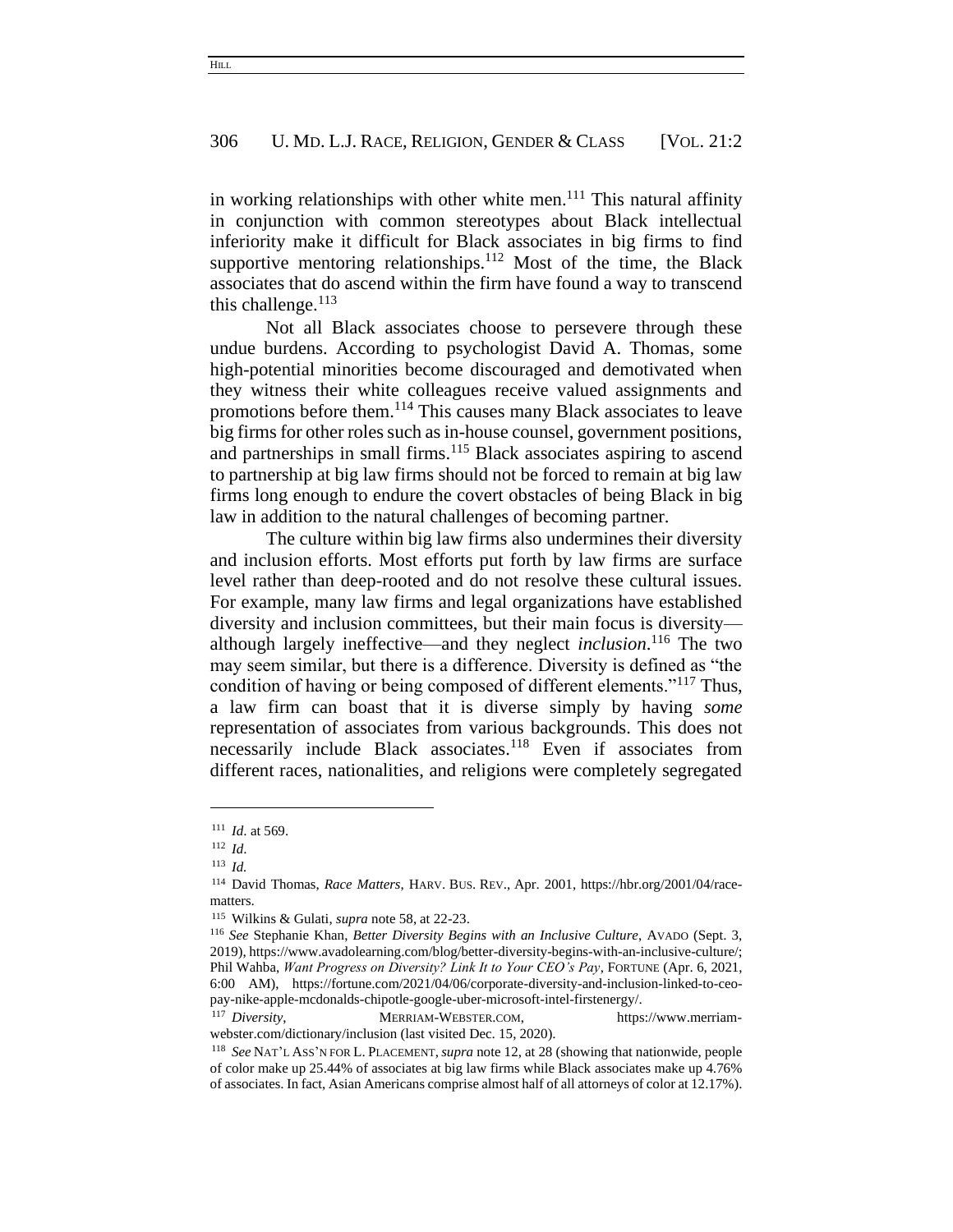within the firm and had no interaction with each other, it could still technically be considered diverse. However, this alone does not comprise an inclusive environment. Inclusion is defined as "the act of taking in as part of a whole."<sup>119</sup> Inclusion requires more than simply being comprised of diverse individuals, but also a sense of unity and acceptance.<sup>120</sup> Thus, inclusion occurs when a law firm is not only diverse, but those diverse individuals are able to intermingle, share ideas, receive equal opportunity, be respected, and feel welcome despite their backgrounds.

Consequently, less than half of all professionals, regardless of their race or ethnicity, think their companies' diversity efforts are effective.<sup>121</sup> In the legal profession, despite big law firms' push for diversity, one study found that diversity and inclusion ranked as one of the least desirable non-billable activities.<sup>122</sup> According to the study, about 73% of high-performing lawyers in big law either don't have or don't want diversity and inclusion responsibilities or would prefer to drop the responsibility entirely.<sup>123</sup> Lawyers consistently prioritize activities such as client development, business development, and practice development over diversity and inclusion, likely because those activities are tied to compensation.<sup>124</sup> This possibly explains why big law firms' diversity efforts have been largely ineffective.

The subtle aspects of a law firm's culture can have a strong impact on a Black associate's experience in a law firm.<sup>125</sup> This experience can impact performance and even willingness to stay.<sup>126</sup> If an associate's experience is positive and she feels valued, she will likely perform better and be more willing to stay. However, if her experience is negative and she does not feel valued, she will be more willing to leave. Simply implementing initiatives to increase the number of diverse associates within big law firms is not enough. According to the New York Times, "[i]f corporate America wants to create a more equitable and inclusive workplace . . . it needs not a Band-Aid but an

<sup>&</sup>lt;sup>119</sup> *Inclusion*, **MERRIAM-WEBSTER.COM,** https://www.merriamwebster.com/dictionary/inclusion (last visited Dec. 15, 2020).

<sup>120</sup> Khan, *supra* note 116.

<sup>&</sup>lt;sup>121</sup> COEQUAL, BEING BLACK IN CORPORATE AMERICA: AN INTERSECTIONAL APPROACH 8 (2019), https://www.talentinnovation.org/\_private/assets/BeingBlack-KeyFindings-CTI.pdf.

<sup>122</sup> Vivia Chen, *Top Performing Lawyers Dread Diversity Work, Study Finds*, BLOOMBERG LAW (Dec. 3, 2021, 1:27 PM), https://news.bloomberglaw.com/us-law-week/top-performinglawyers-dread-diversity-work-study-finds.

<sup>123</sup> *Id*.

<sup>124</sup> *Id*.

<sup>125</sup> *See* Kristen P. Jones et al., *Subtle Discrimination in the Workplace: A Vicious Cycle*, 10(1) INDUS. & ORG. PSYCH 51, 51-53 (2017).

<sup>126</sup> COEQUAL, *supra* note 121, at 7.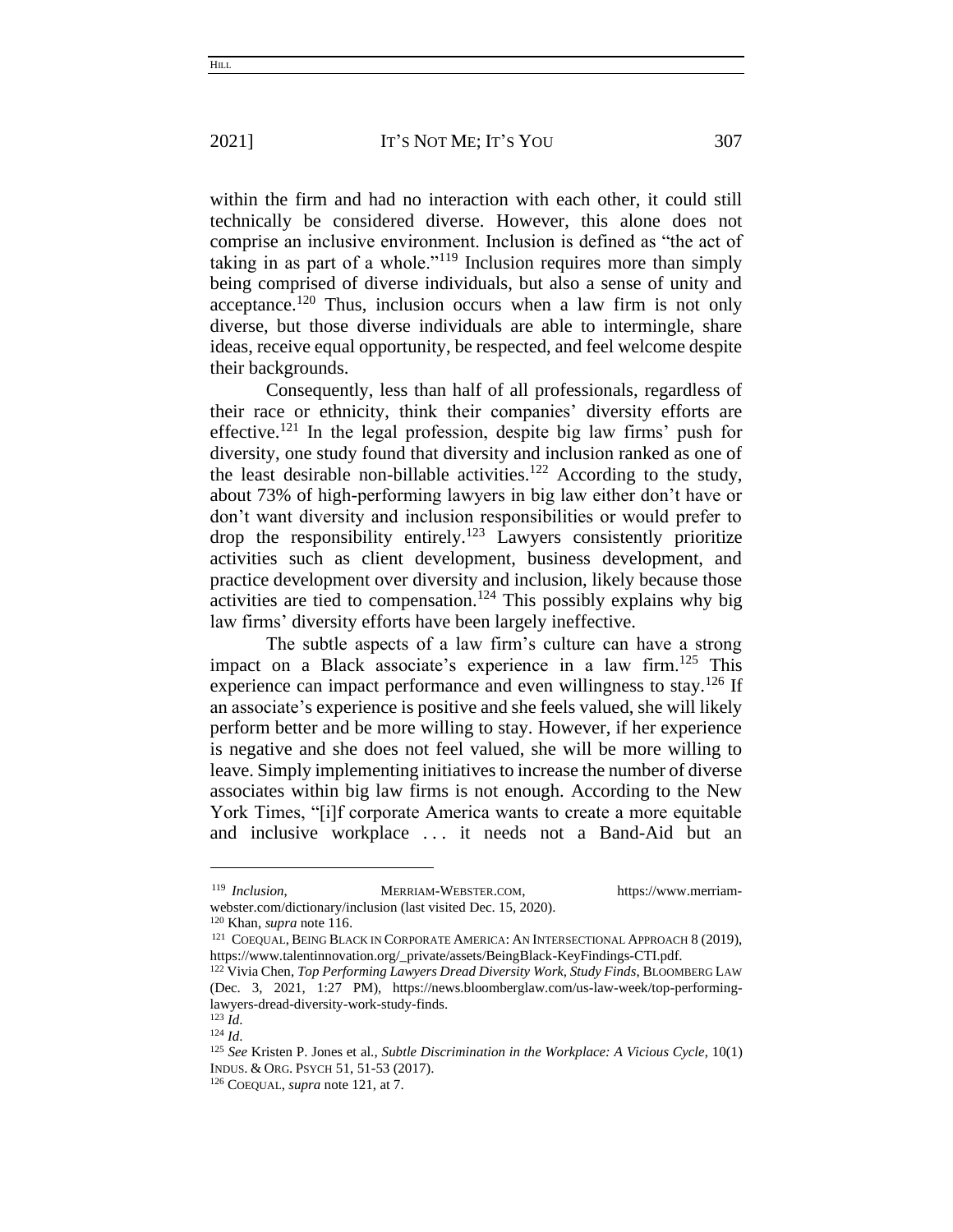intervention."<sup>127</sup> Big law firms need to take an honest internal inventory and implement more initiatives aimed at improving inclusivity and firm culture.

#### IV. SOLUTIONS

Ultimately, the misconception that there is a limited number of qualified Black candidates is neither accurate nor sufficient grounds for the low number of Black associates in big law firms. Big law firms pride themselves in being the best at what they do, but fall short at what many of them claim to be a core value: improving diversity and bringing in Black associates. In order to bring in and retain more Black associates, and improve diversity, changes must be made.

Currently, eighty-four percent of directors from companies nationwide think more should be done to promote diversity, and many lawyers criticize the effectiveness of law firm diversity initiatives.<sup>128</sup> One suggestion is for big law firms to begin tying compensation incentives to diversity efforts. Currently, about thirty-nine percent of directors across the nation support linking executive compensation with diversity goals, and this has been a growing idea among big law firms.<sup>129</sup> Many big law firms, such as Baker McKenzie and Ropes & Gray, have started allowing certain diversity efforts to be billable and count toward bonus thresholds.<sup>130</sup> In 2019, Baker Botts began linking practice group leader and partner compensation to diversity and inclusion efforts, and has since been recognized for their meaningful inclusion practices and activities as well as year-to-year diversity representation progress.<sup>131</sup> The advantage of incentivizing diversity efforts is that it will encourage

<sup>127</sup> Lauretta Charlton, *Study Examines Why Black Americans Remain Scarce in Executive Suites*, N.Y. TIMES (Dec. 9, 2019), https://www.nytimes.com/2019/12/09/us/black-in-corporateamerica-report.html.

<sup>128</sup> PWC, *supra* note 6, at 4; *The Corporate Legal Department: Diversity & Inclusion*, PRIORI (2022), https://www.priorilegal.com/resources/legal-topics/the-corporate-legal-departmentdiversity-and-inclusion#law-firm-diversity-initiatives.

<sup>&</sup>lt;sup>129</sup> PWC, *supra* note 6, at 4; Sara Merken, *New law firm commitments include goal that ties partner* pay to diversity, REUTERS (Sep. 30, 2021, 12:56 PM), *partner pay to diversity*, REUTERS (Sep. 30, 2021, 12:56 PM), https://www.reuters.com/legal/legalindustry/new-law-firm-commitments-include-goal-thatties-partner-pay-diversity-2021-09-30/.

<sup>130</sup> Staci Zaretsky, *Biglaw Firm Offers Associates Unlimited Billable Hours For Diversity & Inclusion Work*, ABOVE THE LAW (Apr. 22, 2021, 1:42 PM), https://abovethelaw.com/2021/04/biglaw-firm-offers-associates-unlimited-billable-hours-fordiversity-inclusion-work/.

<sup>131</sup> Merken, *supra* note 129; Tom Orewyler, *Baker Botts Named an 'Inclusion Blueprint Champion' by Diversity Lab*, BAKER BOTTS (Dec. 20, 2021), https://www.bakerbotts.com/news/2021/12/baker-botts-named-an-inclusion-blueprintchampion-by-diversity-lab.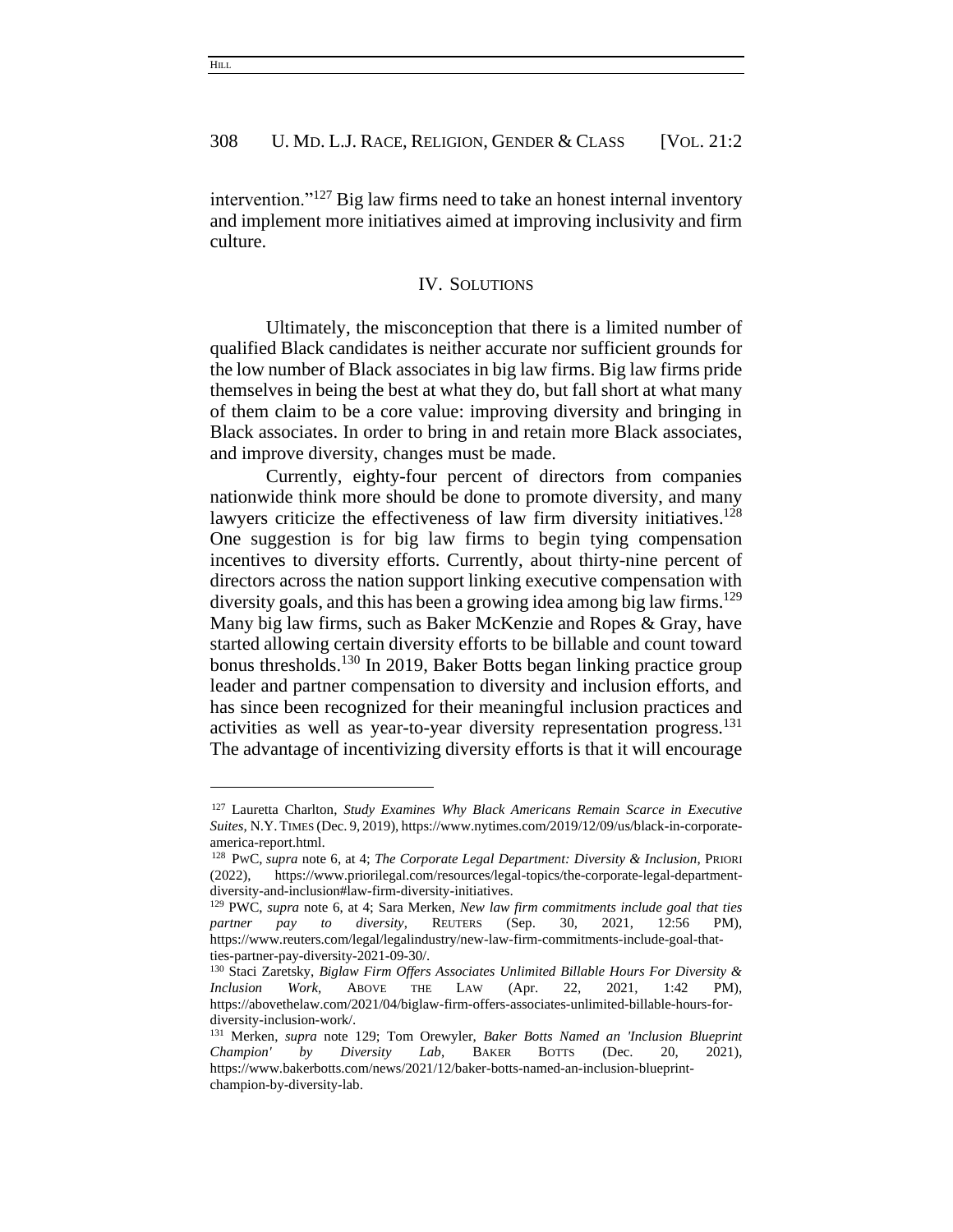partners and those with power to develop diversity efforts that produce deep-rooted results.<sup>132</sup>

Another solution is to assign all Black associates a mentor. To have a realistic chance at growth within the ranks in big law, it is key for associates to have a mentor among the firm's partners and senior associates.<sup>133</sup> Mentorship provides associates with the proper training, access to challenging work, and advice necessary to succeed.<sup>134</sup> Black associates often face challenges finding mentors because mentormentee relationships are usually developed organically based on cultural commonalities and shared experiences.<sup>135</sup> Often times, Black associates do not share the same commonalities and experiences as their majority white colleagues. Thus, assigning mentors will alleviate the difficulties of finding a mentor. Additionally, in order to encourage an effective mentor-mentee relationship, firms should mandate regular meetings during work hours and establish agendas for each of these meetings. To stimulate genuine relationships, firms should also encourage mentors to have informal meetings with their mentees outside of work hours.

Lastly, firms should depart from relying so heavily on signals such as class rankings. It has been consistently proven that there is little correlation between high class rankings and success in the practice of law, and this practice disproportionately disadvantages Black law students.<sup>136</sup> Rather than relying so heavily on class rankings, firms should reevaluate their hiring process to assess qualities that have a stronger connection to success in the practice of law such as work ethic and communication skills. For example, consider a student that has an average GPA, but served on the executive board of the law school's Black Law Student's Association, participated in externships

<sup>132</sup> Molly Huie, *ANALYSIS: Law Firm Diversity—How It's Going, and a Way Forward*, BLOOMBERG LAW (Nov. 1, 2021, 3:01 AM), https://news.bloomberglaw.com/bloomberg-lawanalysis/analysis-law-firm-diversity-how-its-going-and-a-way-forward; Chen, *supra* note 122. <sup>133</sup> Wilkins & Gulati, *supra* note 58, at 568; Joyce B. Link, *Mentoring Diverse Associates: We Must 'Walk the Talk'*, 240 THE LEGAL INTELLIGENCER 103, http://www.mmwr.com/wpcontent/uploads/2009/11/1109\_mentoring\_diverse\_attorneys.pdf; Orlando R. Richmond Sr*., Effective strategies for finding—and retaining—talented nonwhite and female lawyers: A black partner's perspective*, FORTUNE (June 12, 2020, 9:00 AM), https://fortune.com/2020/06/12/law-firm-diversity-inclusion-solutions/; Deborah Rhode & Lucy Ricca, *Diversity in the Legal Profession: Perspectives from Managing Partners and General Counsel*, 83 FORDHAM L. REV. 2483, 2504 (2015).

<sup>134</sup> Link, *supra* note 133.

<sup>135</sup> *Id*., *See* Wilkins & Gulati, *supra* note 58, at 568-69,

<sup>136</sup> *See* Wendy Nelson Espeland and Michael Sauder, *Rankings & Reactivity: How Public Measures Recreate Social Worlds*, 113 AM. J. SOC. 1, 13-15 (2007); Wilkins & Gulati, *supra*  note 58, at 524-27 (explaining that good lawyering is a skill that cannot be reduced to principals or rules that can be taught in a classroom. Rather, it is the product of external factors and an individual's character, insight, and experience).